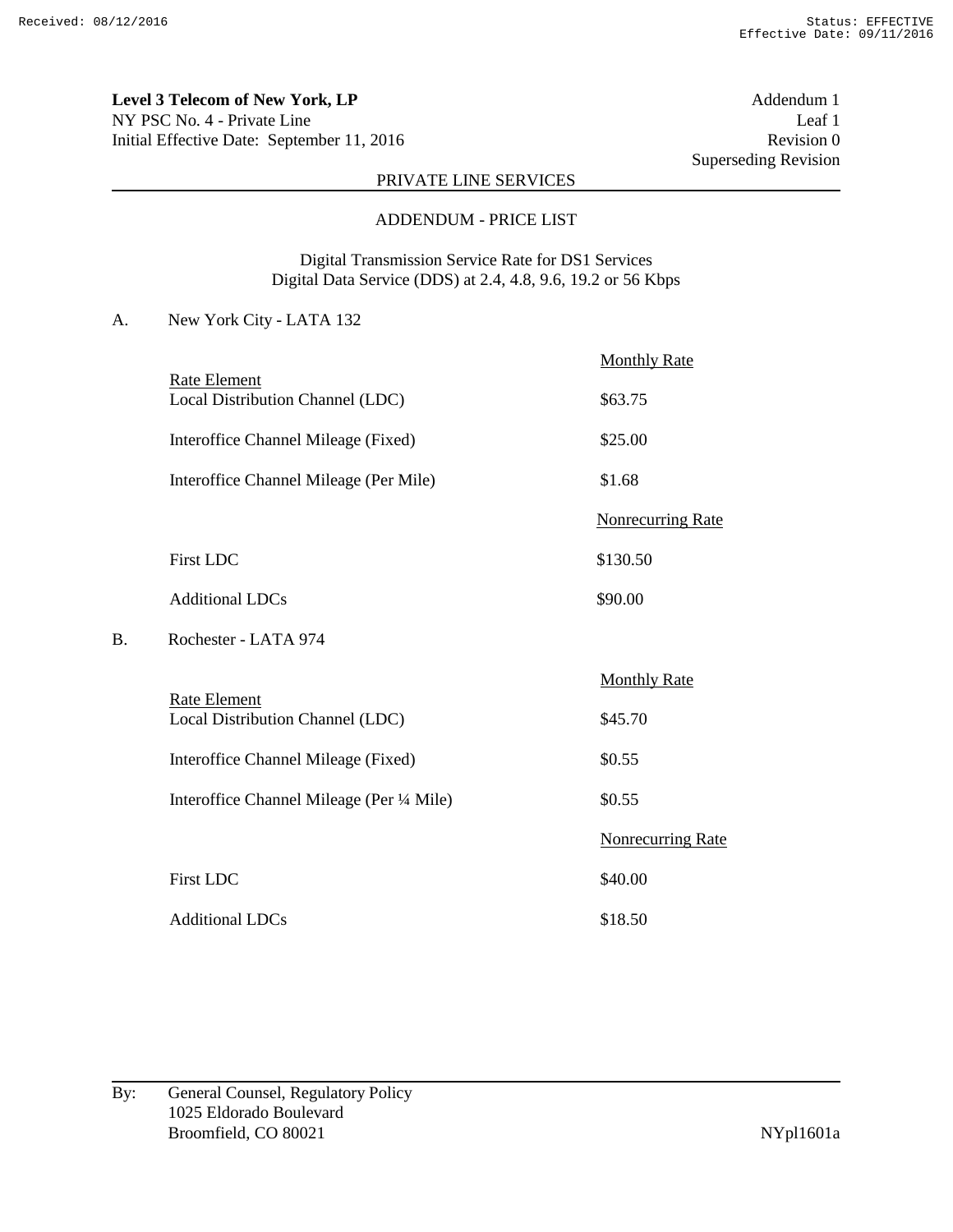**Level 3 Telecom of New York, LP** Addendum 1 NY PSC No. 4 - Private Line Leaf 2 Initial Effective Date: September 11, 2016 Revision 0

Superseding Revision

## PRIVATE LINE SERVICES

#### ADDENDUM - PRICE LIST, (CONT'D.)

Digital Transmission Service Rate for DS1 Services Digital Data Service (DDS) at 2.4, 4.8, 9.6, 19.2 or 56 Kbps

# C. Albany – LATA 134

|                                        | <b>Monthly Rate</b>      |
|----------------------------------------|--------------------------|
| Rate Element                           |                          |
| Local Distribution Channel (LDC)       | \$63.75                  |
| Interoffice Channel Mileage (Fixed)    | \$25.00                  |
| Interoffice Channel Mileage (Per Mile) | \$1.68                   |
|                                        | <b>Nonrecurring Rate</b> |
| <b>First LDC</b>                       | \$130.50                 |
| <b>Additional LDCs</b>                 | \$90.00                  |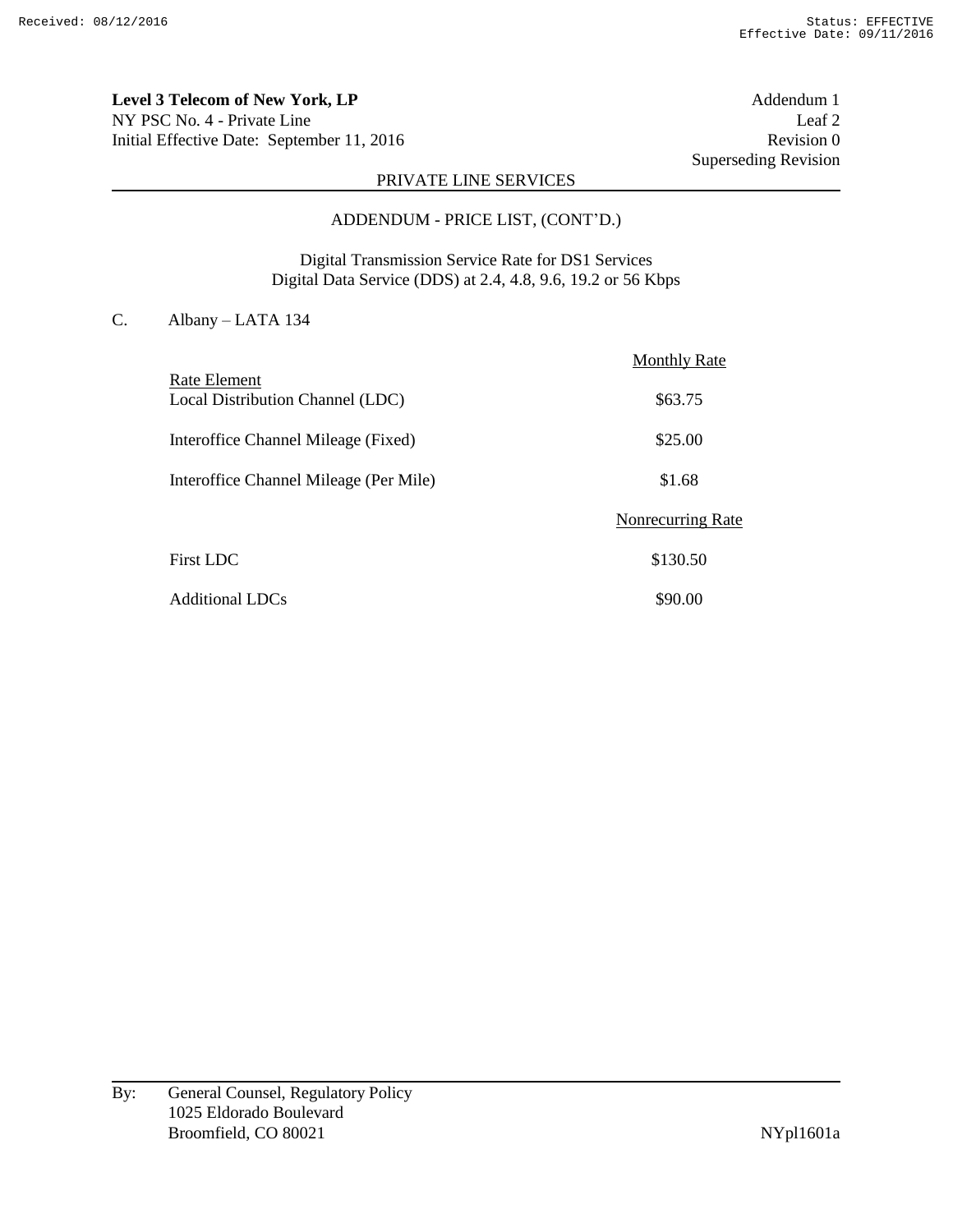**Level 3 Telecom of New York, LP** Addendum 1 NY PSC No. 4 - Private Line Leaf 3 Initial Effective Date: September 11, 2016 Revision 0

Superseding Revision

## PRIVATE LINE SERVICES

#### ADDENDUM - PRICE LIST, (CONT'D.)

### Digital Transmission Service Rate for DS0 Services Digital Data Service (DDS) at 64 Kbps

|    |                                                         | <b>Monthly Rate</b>      |
|----|---------------------------------------------------------|--------------------------|
|    | <b>Rate Element</b><br>Local Distribution Channel (LDC) | \$107.50                 |
|    | Interoffice Channel Mileage (Fixed)                     | \$89.50                  |
|    | Interoffice Channel Mileage (Per Mile)                  | \$2.25                   |
|    |                                                         | <b>Nonrecurring Rate</b> |
|    | <b>First LDC</b>                                        | \$120.00                 |
|    | <b>Additional LDCs</b>                                  | \$75.00                  |
| В. | Rochester - LATA 974                                    |                          |
|    |                                                         | <b>Monthly Rate</b>      |
|    | <b>Rate Element</b><br>Local Distribution Channel (LDC) | \$56.70                  |
|    | Interoffice Channel Mileage (Fixed)                     | None                     |
|    | Interoffice Channel Mileage (Per Mile)                  | \$16.65                  |
|    |                                                         | <b>Nonrecurring Rate</b> |
|    | <b>First LDC</b>                                        | \$252.50                 |
|    | <b>Additional LDCs</b>                                  | \$252.50                 |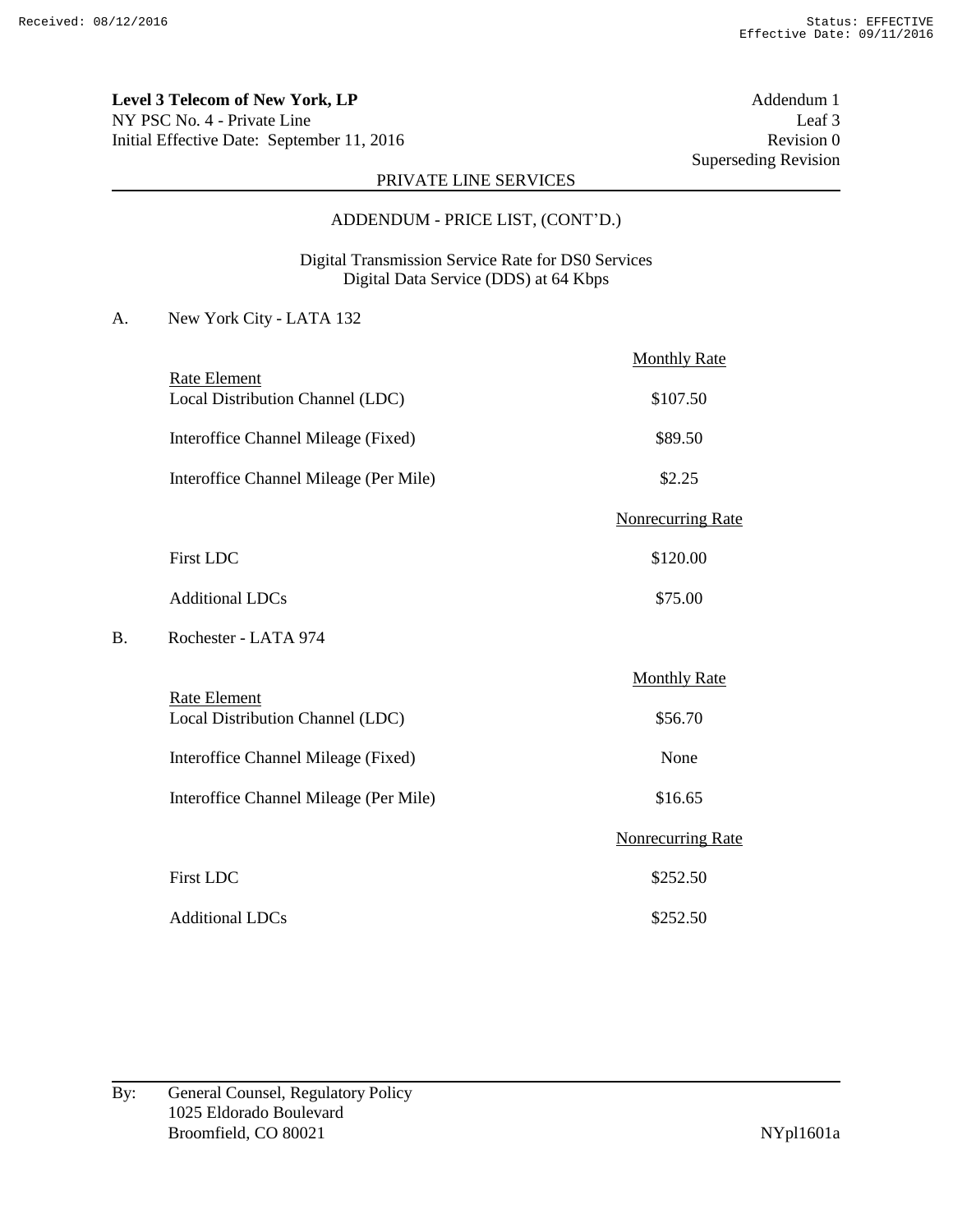**Level 3 Telecom of New York, LP** Addendum 1 NY PSC No. 4 - Private Line Leaf 4 Initial Effective Date: September 11, 2016 Revision 0

Superseding Revision

## PRIVATE LINE SERVICES

#### ADDENDUM - PRICE LIST, (CONT'D.)

## Digital Transmission Service Rate for DS0 Services Digital Data Service (DDS) at 64 Kbps

# C. Albany – LATA 134

|                                        | <b>Monthly Rate</b> |
|----------------------------------------|---------------------|
| Rate Element                           |                     |
| Local Distribution Channel (LDC)       | \$107.50            |
| Interoffice Channel Mileage (Fixed)    | \$89.50             |
| Interoffice Channel Mileage (Per Mile) | \$2.25              |
|                                        | Nonrecurring Rate   |
| <b>First LDC</b>                       | \$120.00            |
| <b>Additional LDCs</b>                 | \$75.00             |

By: General Counsel, Regulatory Policy 1025 Eldorado Boulevard Broomfield, CO 80021 NYpl1601a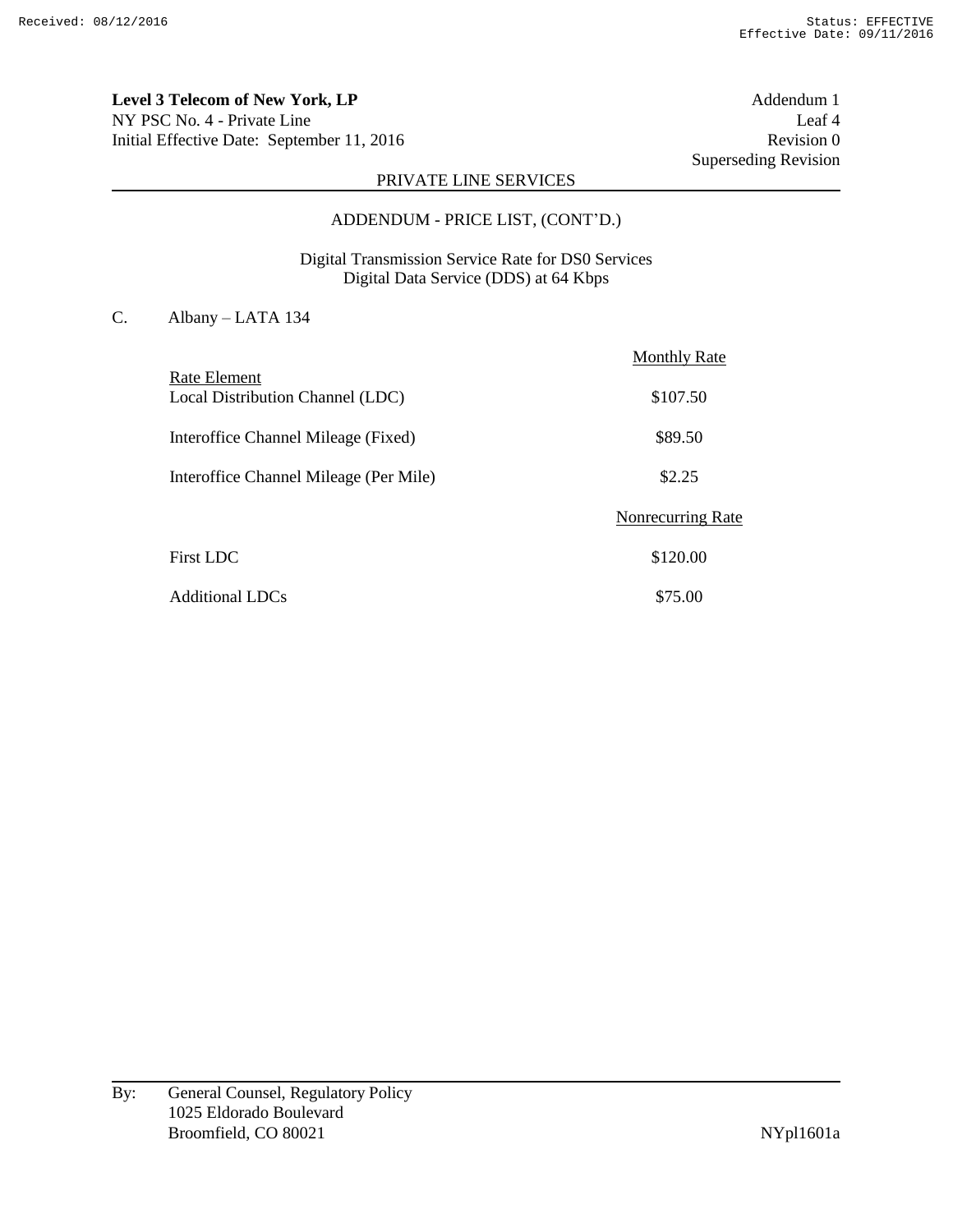**Level 3 Telecom of New York, LP** Addendum 1 NY PSC No. 4 - Private Line Leaf 5 Initial Effective Date: September 11, 2016 Revision 0

Superseding Revision

## PRIVATE LINE SERVICES

# ADDENDUM - PRICE LIST, (CONT'D.)

## Digital Transmission Service Rate for DS1 – Type I

|    |                                                         | <b>Monthly Rate</b>      |
|----|---------------------------------------------------------|--------------------------|
|    | <b>Rate Element</b><br>Local Distribution Channel (LDC) | \$170.00                 |
|    | Interoffice Channel Mileage (Fixed)                     | \$56.10                  |
|    | Interoffice Channel Mileage (Per Mile)                  | \$17.00                  |
|    |                                                         | <b>Nonrecurring Rate</b> |
|    | <b>First LDC</b>                                        | \$122.40                 |
|    | <b>Additional LDCs</b>                                  | \$70.20                  |
| В. | Rochester - LATA 974                                    |                          |
|    |                                                         | <b>Monthly Rate</b>      |
|    | Rate Element<br>Local Distribution Channel (LDC)        | \$218.80                 |
|    | Interoffice Channel Mileage (Fixed)                     | \$91.48                  |
|    | Interoffice Channel Mileage (Per Mile)                  | \$0.00                   |
|    |                                                         | <b>Nonrecurring Rate</b> |
|    | <b>First LDC</b>                                        | \$447.60                 |
|    | <b>Additional LDCs</b>                                  | \$387.60                 |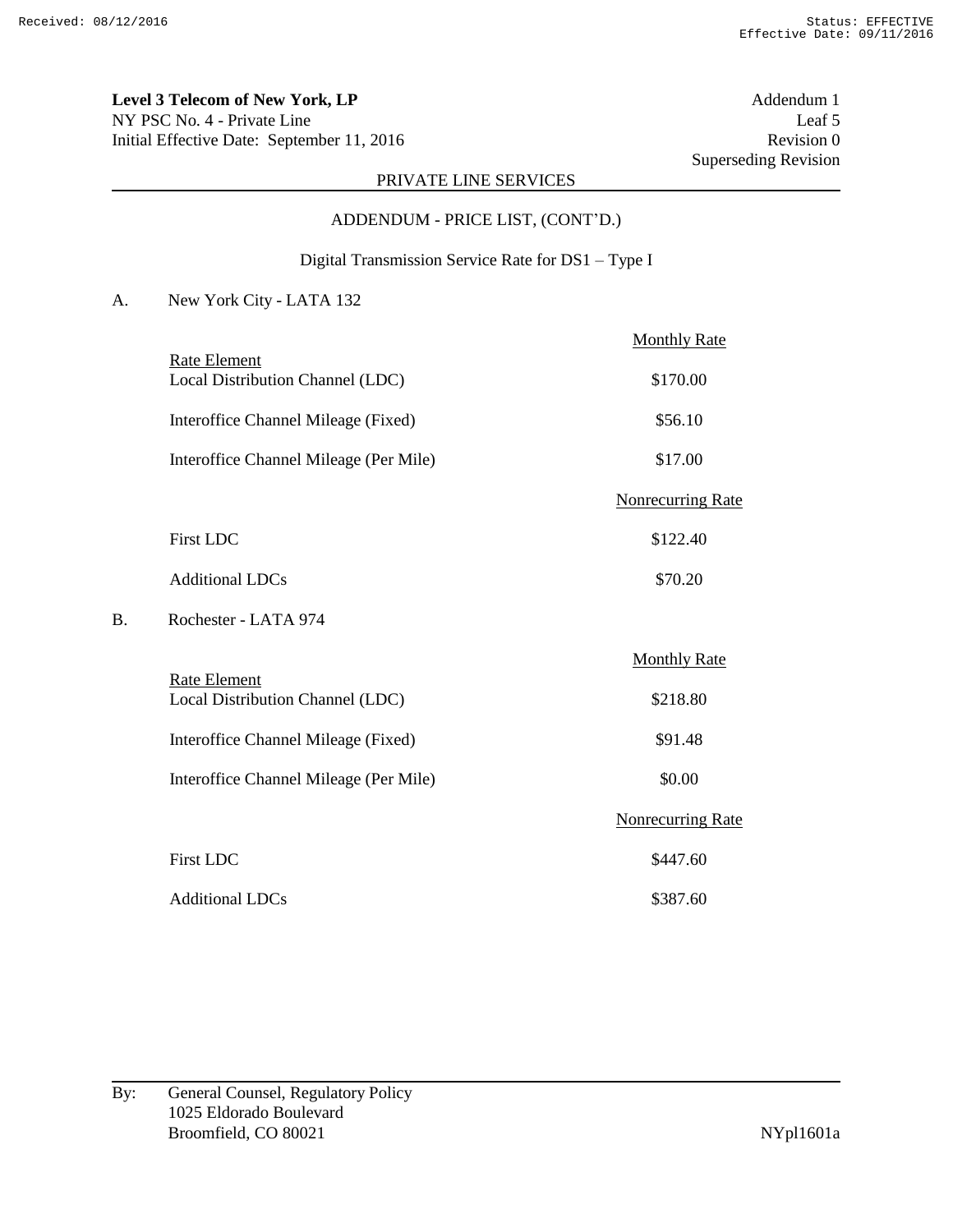**Level 3 Telecom of New York, LP** Addendum 1 NY PSC No. 4 - Private Line Leaf 6 Initial Effective Date: September 11, 2016 Revision 0

Superseding Revision

## PRIVATE LINE SERVICES

# ADDENDUM - PRICE LIST, (CONT'D.)

## Digital Transmission Service Rate for DS1 – Type I

#### C. Albany - LATA 134

|                                        | <b>Monthly Rate</b> |
|----------------------------------------|---------------------|
| Rate Element                           |                     |
| Local Distribution Channel (LDC)       | \$170.00            |
| Interoffice Channel Mileage (Fixed)    | \$56.10             |
| Interoffice Channel Mileage (Per Mile) | \$17.00             |
|                                        | Nonrecurring Rate   |
| <b>First LDC</b>                       | \$122.40            |
| <b>Additional LDCs</b>                 | \$70.20             |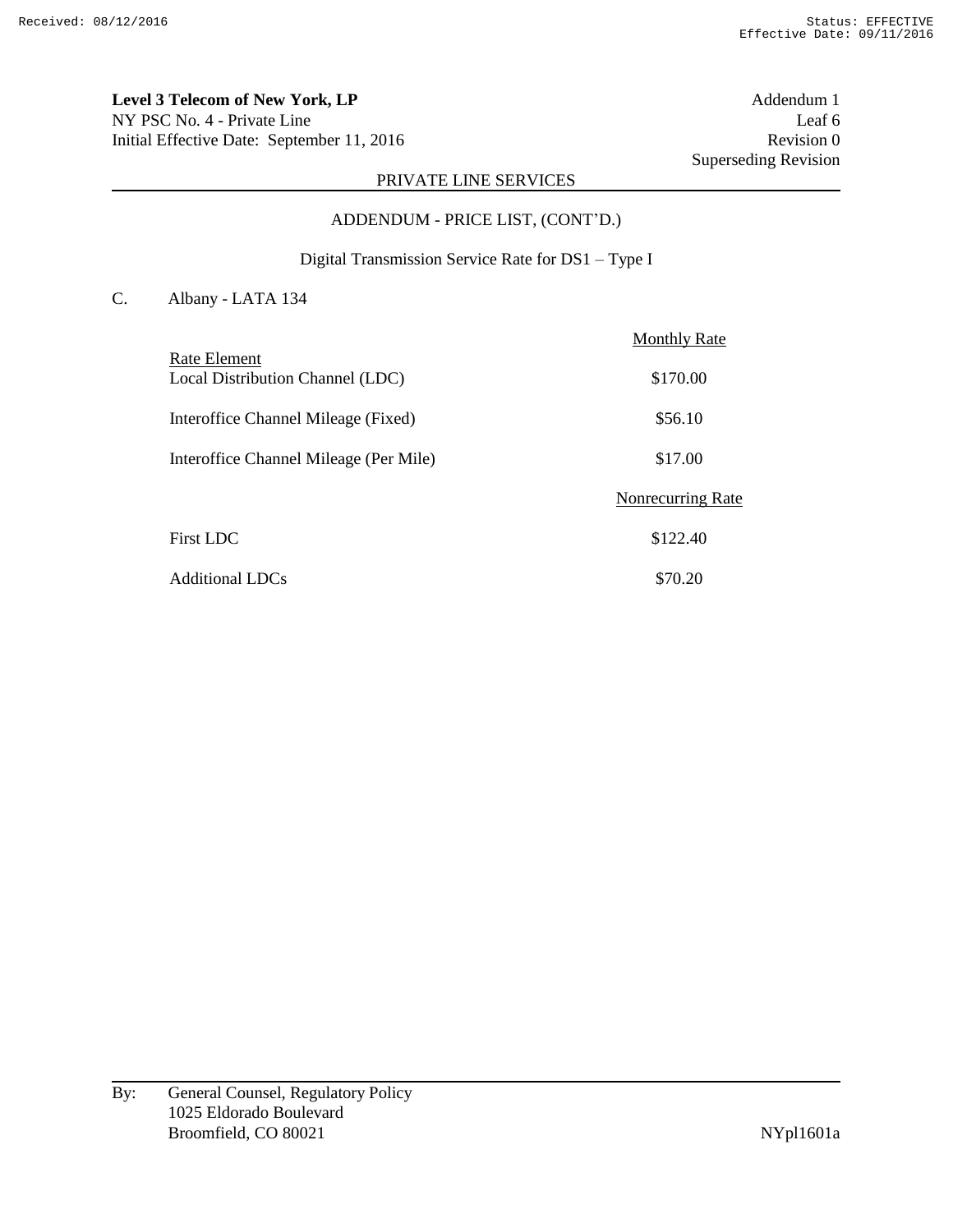**Level 3 Telecom of New York, LP** Addendum 1 NY PSC No. 4 - Private Line Leaf 7 Initial Effective Date: September 11, 2016 Revision 0

Superseding Revision

## PRIVATE LINE SERVICES

# ADDENDUM - PRICE LIST, (CONT'D.)

## Digital Transmission Service Rate for DS3 – Type I

|    |                                                         | <b>Monthly Rate</b>      |
|----|---------------------------------------------------------|--------------------------|
|    | <b>Rate Element</b><br>Local Distribution Channel (LDC) | \$1,317.50               |
|    | Interoffice Channel Mileage (Fixed)                     | \$596.70                 |
|    | Interoffice Channel Mileage (Per Mile)                  | \$120.00                 |
|    |                                                         | <b>Nonrecurring Rate</b> |
|    | <b>First LDC</b>                                        | \$0.00                   |
|    | <b>Additional LDCs</b>                                  | \$0.00                   |
| B. | Rochester - LATA 974                                    |                          |
|    |                                                         | <b>Monthly Rate</b>      |
|    | Rate Element<br>Local Distribution Channel (LDC)        | \$1,276.00               |
|    | Interoffice Channel Mileage (Fixed)                     | \$585.65                 |
|    | Interoffice Channel Mileage (Per Mile)                  | \$0.00                   |
|    |                                                         | <b>Nonrecurring Rate</b> |
|    | <b>First LDC</b>                                        | \$544.00                 |
|    | <b>Additional LDCs</b>                                  | \$462.00                 |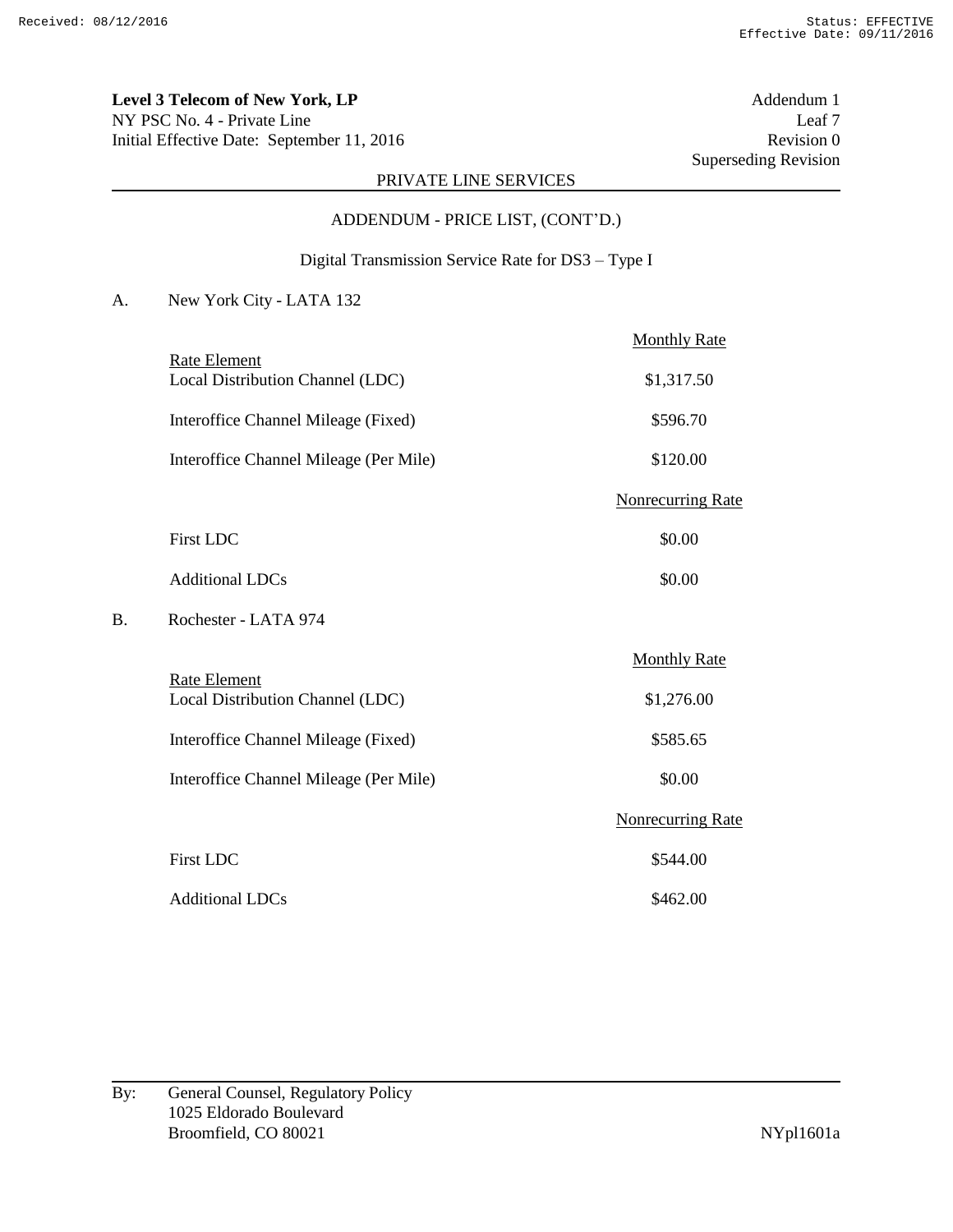**Level 3 Telecom of New York, LP** Addendum 1 NY PSC No. 4 - Private Line Leaf 8 Initial Effective Date: September 11, 2016 Revision 0

Superseding Revision

## PRIVATE LINE SERVICES

# ADDENDUM - PRICE LIST, (CONT'D.)

## Digital Transmission Service Rate for DS3 – Type I

#### C. Albany - LATA 134

|                                                  | <b>Monthly Rate</b> |
|--------------------------------------------------|---------------------|
| Rate Element<br>Local Distribution Channel (LDC) | \$1,317.50          |
| Interoffice Channel Mileage (Fixed)              | \$596.70            |
| Interoffice Channel Mileage (Per Mile)           | \$120.00            |
|                                                  | Nonrecurring Rate   |
| First LDC                                        | \$0.00              |
| Additional LDCs                                  | \$0.00              |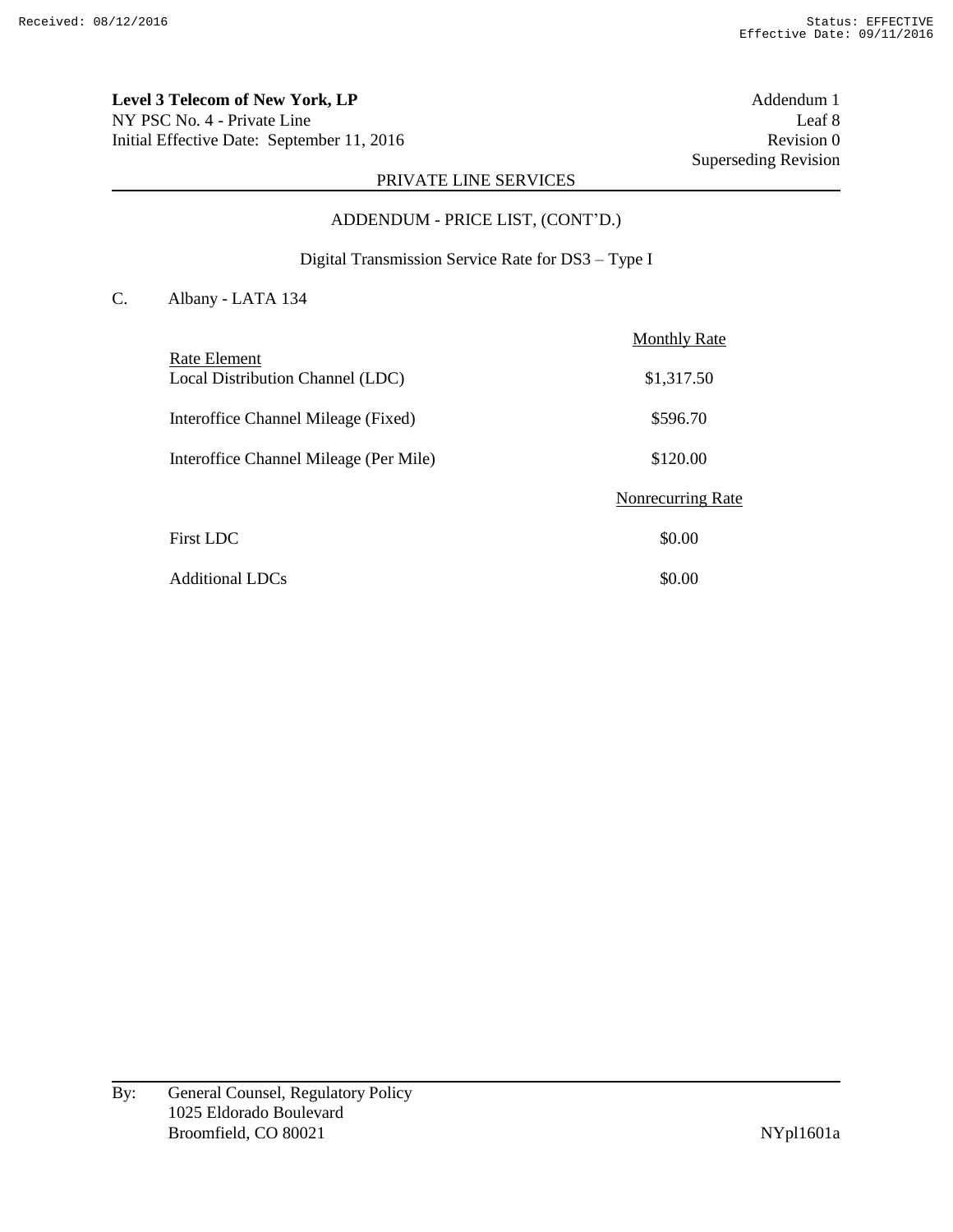**Level 3 Telecom of New York, LP** Addendum 1 NY PSC No. 4 - Private Line Leaf 9 Initial Effective Date: September 11, 2016 Revision 0

Superseding Revision

## PRIVATE LINE SERVICES

#### ADDENDUM - PRICE LIST, (CONT'D.)

## Digital Transmission Service Rate for DS0 Services 2-Wire Voice/Analog Data

|    |                                                         | <b>Monthly Rate</b>      |
|----|---------------------------------------------------------|--------------------------|
|    | <b>Rate Element</b><br>Local Distribution Channel (LDC) | \$19.00                  |
|    | Interoffice Channel Mileage (Fixed)                     | \$37.00                  |
|    | Interoffice Channel Mileage (Per Mile)                  | \$3.00                   |
|    |                                                         | <b>Nonrecurring Rate</b> |
|    | <b>First LDC</b>                                        | \$138.45                 |
|    | <b>Additional LDCs</b>                                  | \$138.45                 |
| В. | Rochester - LATA 974                                    |                          |
|    |                                                         | <b>Monthly Rate</b>      |
|    | <b>Rate Element</b><br>Local Distribution Channel (LDC) | \$38.75                  |
|    | Interoffice Channel Mileage (Fixed)                     | \$2.40                   |
|    | Interoffice Channel Mileage (Per 1/4 Mile)              | \$2.40                   |
|    |                                                         | <b>Nonrecurring Rate</b> |
|    | <b>First LDC</b>                                        | \$40.00                  |
|    | <b>Additional LDCs</b>                                  | \$18.50                  |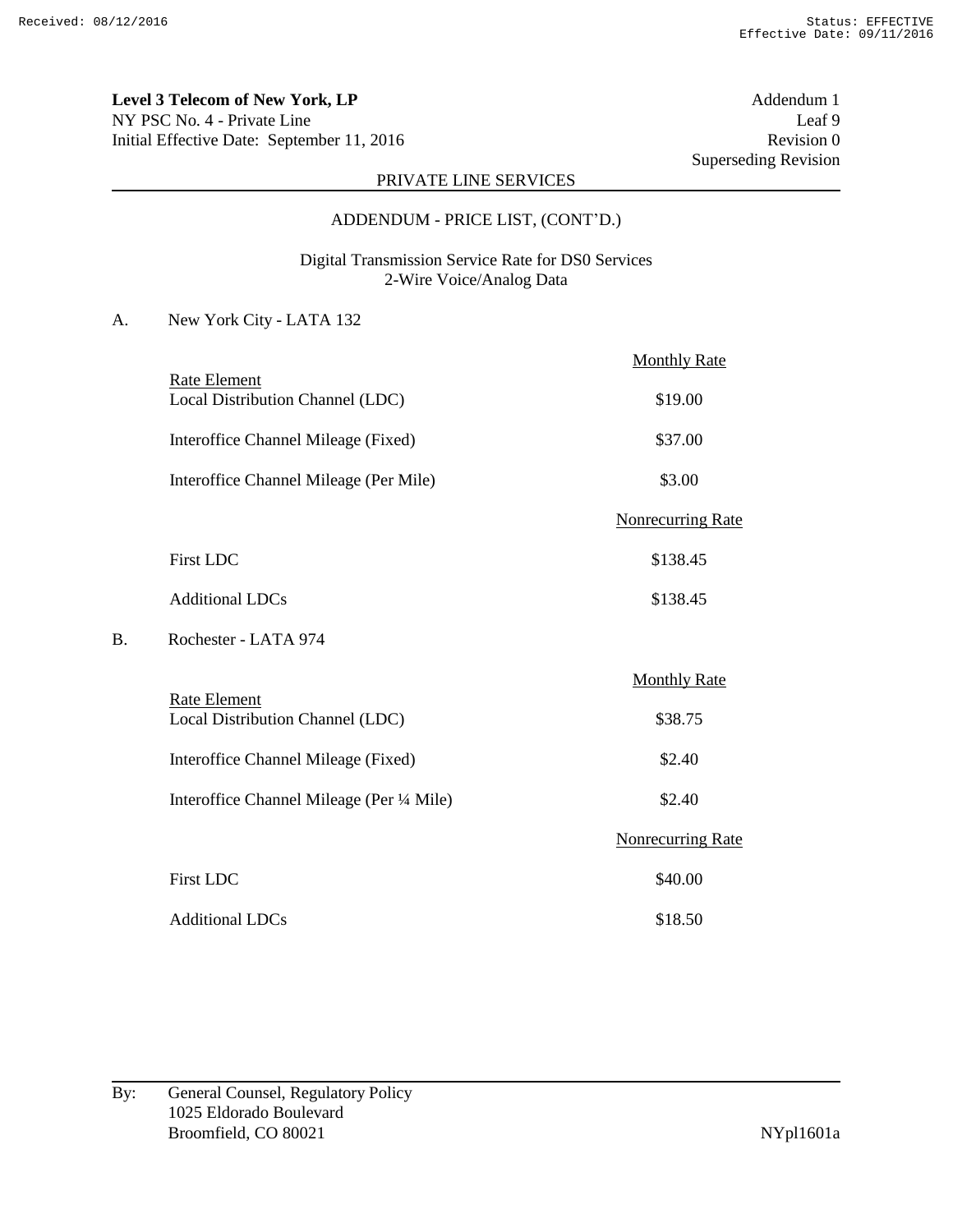**Level 3 Telecom of New York, LP** Addendum 1 NY PSC No. 4 - Private Line Leaf 10 Initial Effective Date: September 11, 2016 Revision 0

Superseding Revision

## PRIVATE LINE SERVICES

#### ADDENDUM - PRICE LIST, (CONT'D.)

Digital Transmission Service Rate for DS0 Services 2-Wire Voice/Analog Data

# C. Albany - LATA 134

|                                                  | <b>Monthly Rate</b>      |
|--------------------------------------------------|--------------------------|
| Rate Element<br>Local Distribution Channel (LDC) | \$19.00                  |
| Interoffice Channel Mileage (Fixed)              | \$37.00                  |
| Interoffice Channel Mileage (Per Mile)           | \$3.00                   |
|                                                  | <b>Nonrecurring Rate</b> |
| <b>First LDC</b>                                 | \$138.45                 |
| <b>Additional LDCs</b>                           | \$138.45                 |

By: General Counsel, Regulatory Policy 1025 Eldorado Boulevard Broomfield, CO 80021 NYpl1601a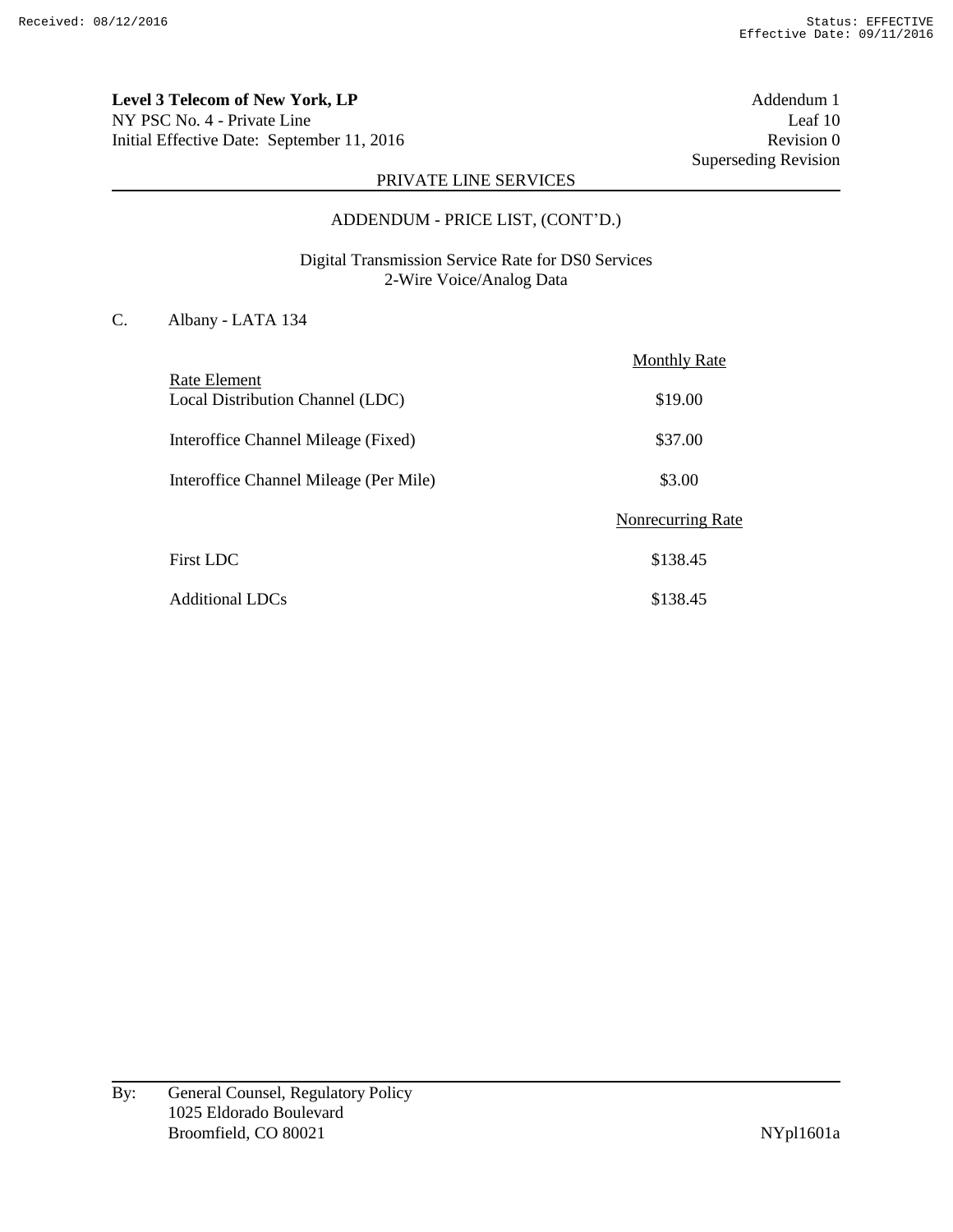**Level 3 Telecom of New York, LP** Addendum 1 NY PSC No. 4 - Private Line Leaf 11 Initial Effective Date: September 11, 2016 Revision 0

Superseding Revision

## PRIVATE LINE SERVICES

#### ADDENDUM - PRICE LIST, (CONT'D.)

## Digital Transmission Service Rate for DS0 Services 4-Wire Voice / Analog Data

|    |                                                         | <b>Monthly Rate</b>      |
|----|---------------------------------------------------------|--------------------------|
|    | <b>Rate Element</b><br>Local Distribution Channel (LDC) | \$36.00                  |
|    | Interoffice Channel Mileage (Fixed)                     | \$37.00                  |
|    | Interoffice Channel Mileage (Per Mile)                  | \$3.00                   |
|    |                                                         | <b>Nonrecurring Rate</b> |
|    | <b>First LDC</b>                                        | \$138.45                 |
|    | <b>Additional LDCs</b>                                  | \$138.45                 |
| В. | Rochester - LATA 974                                    |                          |
|    |                                                         | <b>Monthly Rate</b>      |
|    | <b>Rate Element</b><br>Local Distribution Channel (LDC) | \$38.75                  |
|    | Interoffice Channel Mileage (Fixed)                     | \$2.40                   |
|    | Interoffice Channel Mileage (Per 1/4 Mile)              | \$2.40                   |
|    |                                                         | <b>Nonrecurring Rate</b> |
|    | <b>First LDC</b>                                        | \$40.00                  |
|    | <b>Additional LDCs</b>                                  | \$18.50                  |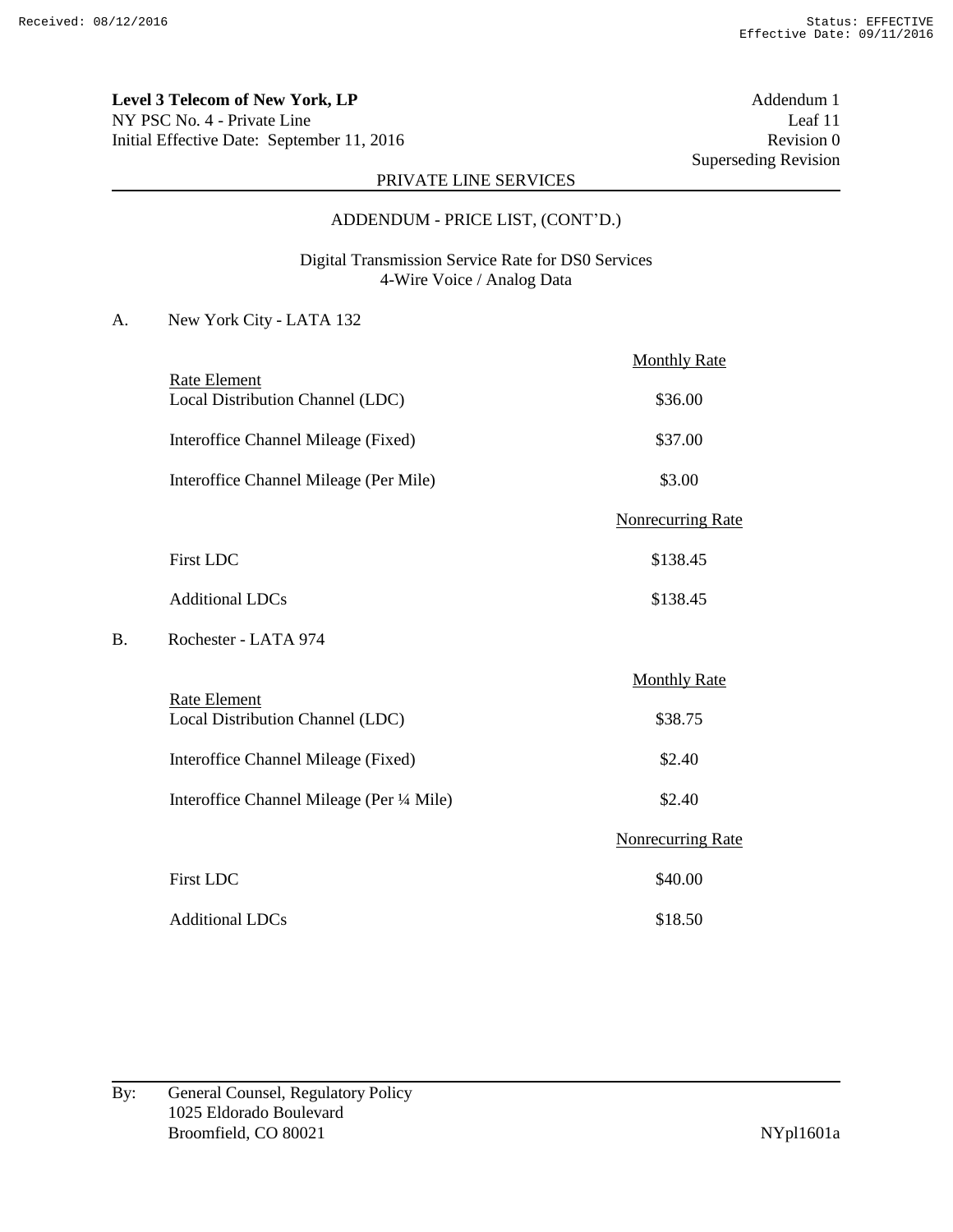**Level 3 Telecom of New York, LP** Addendum 1 NY PSC No. 4 - Private Line Leaf 12 Initial Effective Date: September 11, 2016 Revision 0

Superseding Revision

## PRIVATE LINE SERVICES

#### ADDENDUM - PRICE LIST, (CONT'D.)

Digital Transmission Service Rate for DS0 Services 4-Wire Voice / Analog Data

# C. Albany - LATA 134

|                                                  | <b>Monthly Rate</b>      |
|--------------------------------------------------|--------------------------|
| Rate Element<br>Local Distribution Channel (LDC) | \$36.00                  |
| Interoffice Channel Mileage (Fixed)              | \$37.00                  |
| Interoffice Channel Mileage (Per Mile)           | \$3.00                   |
|                                                  | <b>Nonrecurring Rate</b> |
| <b>First LDC</b>                                 | \$138.45                 |
| <b>Additional LDCs</b>                           | \$138.45                 |

By: General Counsel, Regulatory Policy 1025 Eldorado Boulevard Broomfield, CO 80021 NYpl1601a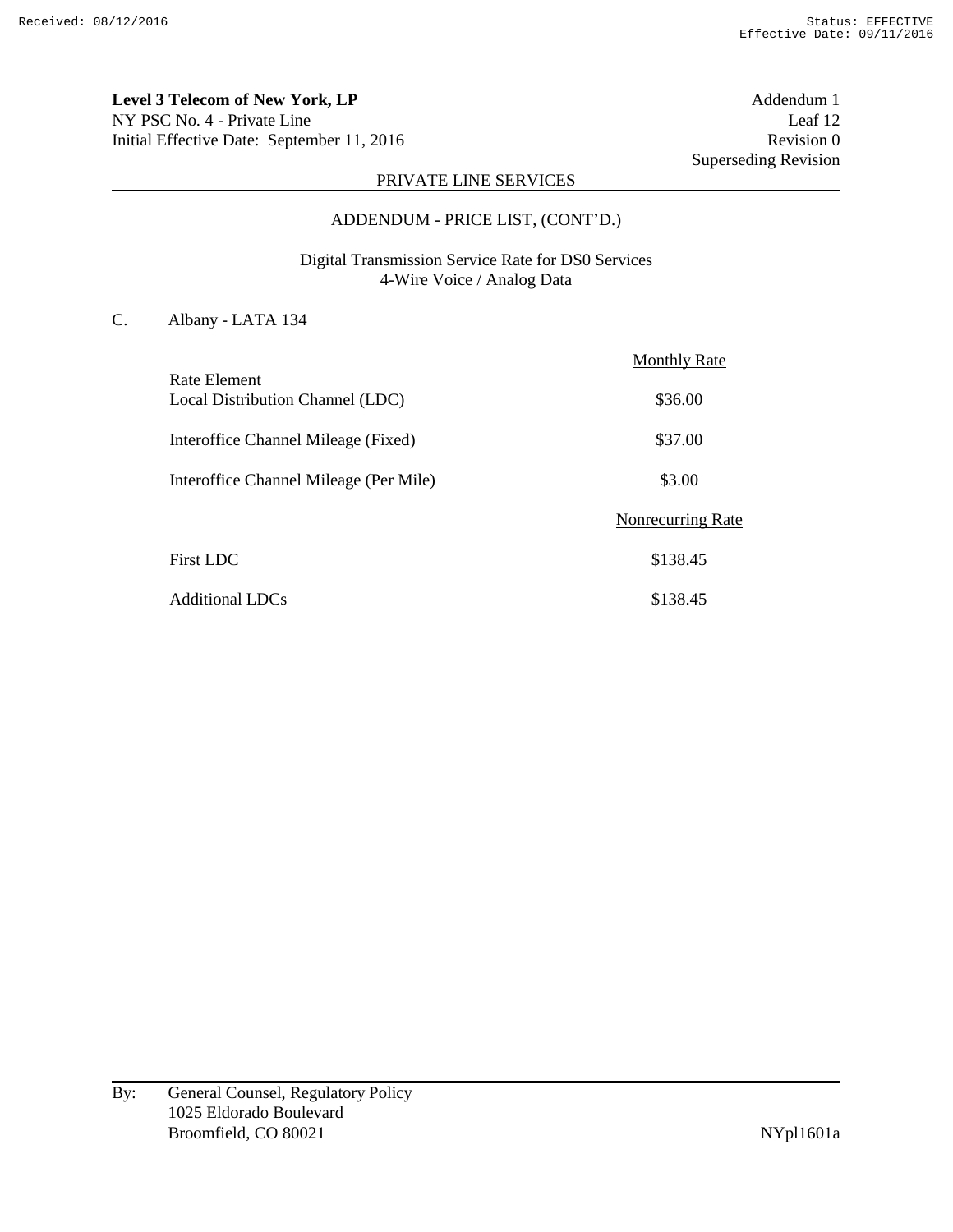**Level 3 Telecom of New York, LP** Addendum 1 NY PSC No. 4 - Private Line Leaf 13 Initial Effective Date: September 11, 2016 Revision 0

Superseding Revision

## PRIVATE LINE SERVICES

ADDENDUM - PRICE LIST, (CONT'D.)

Broadcast Video Service

A. New York City - LATA 132 Per Point of Termination Monthly Rate, per circuit \$750.00 Installation Charge, per circuit \$1,000.00 B. Rochester - LATA 974 Per Point of Termination Monthly Rate, per circuit \$750.00 Installation Charge, per circuit \$1,000.00 C. Albany - LATA 134 Per Point of Termination Monthly Rate, per circuit \$750.00 Installation Charge, per circuit \$1,000.00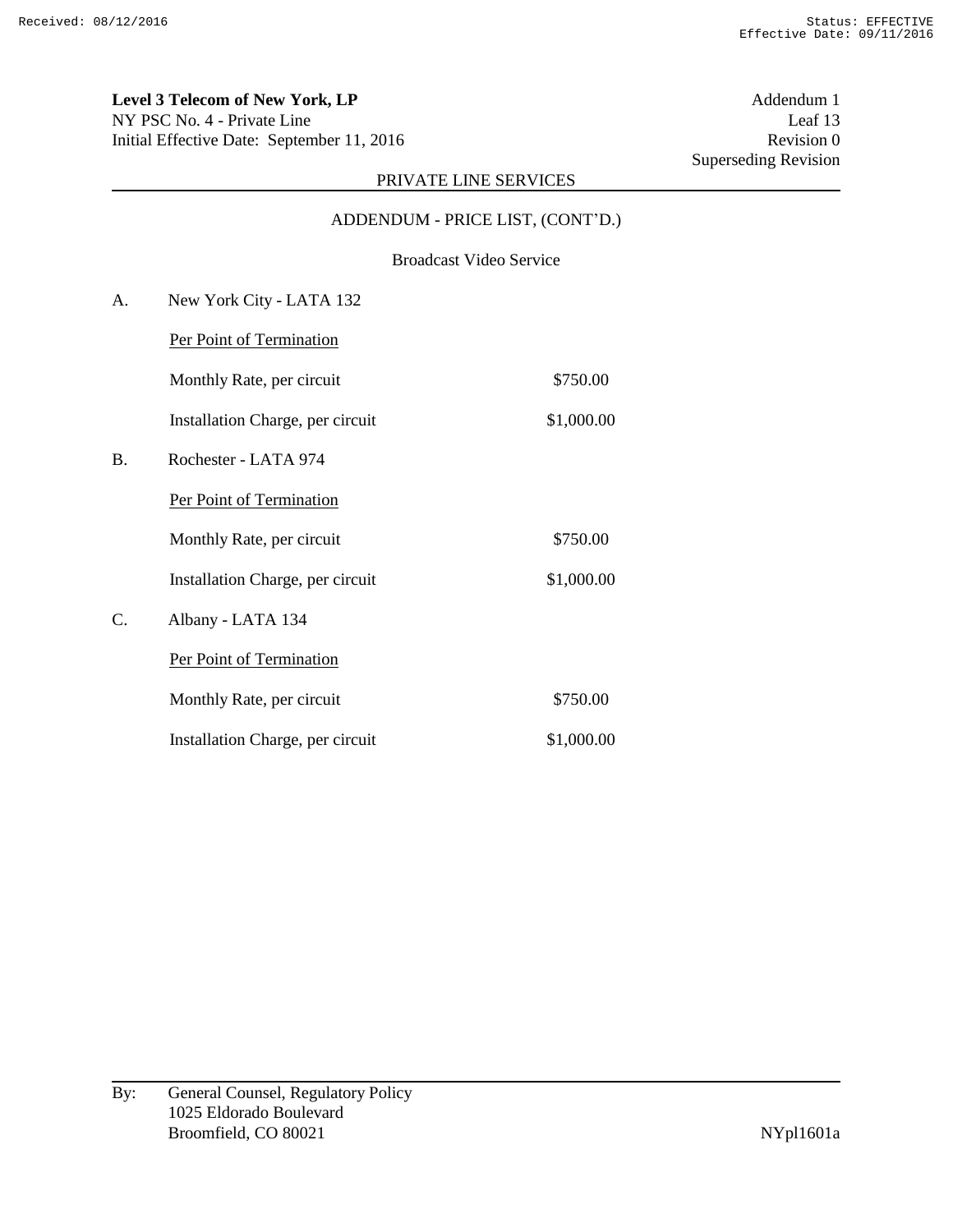**Level 3 Telecom of New York, LP** Addendum 1 NY PSC No. 4 - Private Line Leaf 14 Initial Effective Date: September 11, 2016 Revision 0

Superseding Revision

# PRIVATE LINE SERVICES

#### ADDENDUM - PRICE LIST, (CONT'D.)

## 2-Wire DS0 Virtual Hub Service

|                                        | <b>Monthly Rate</b> |
|----------------------------------------|---------------------|
| Rate Element<br>Virtual Hub Circuit    | \$46.39             |
| Interoffice Channel Mileage (Fixed)    | \$5.43              |
| Interoffice Channel Mileage (Per Mile) | \$1.42              |
|                                        | Nonrecurring Rate   |
| Virtual Hub Circuit                    | \$138.45            |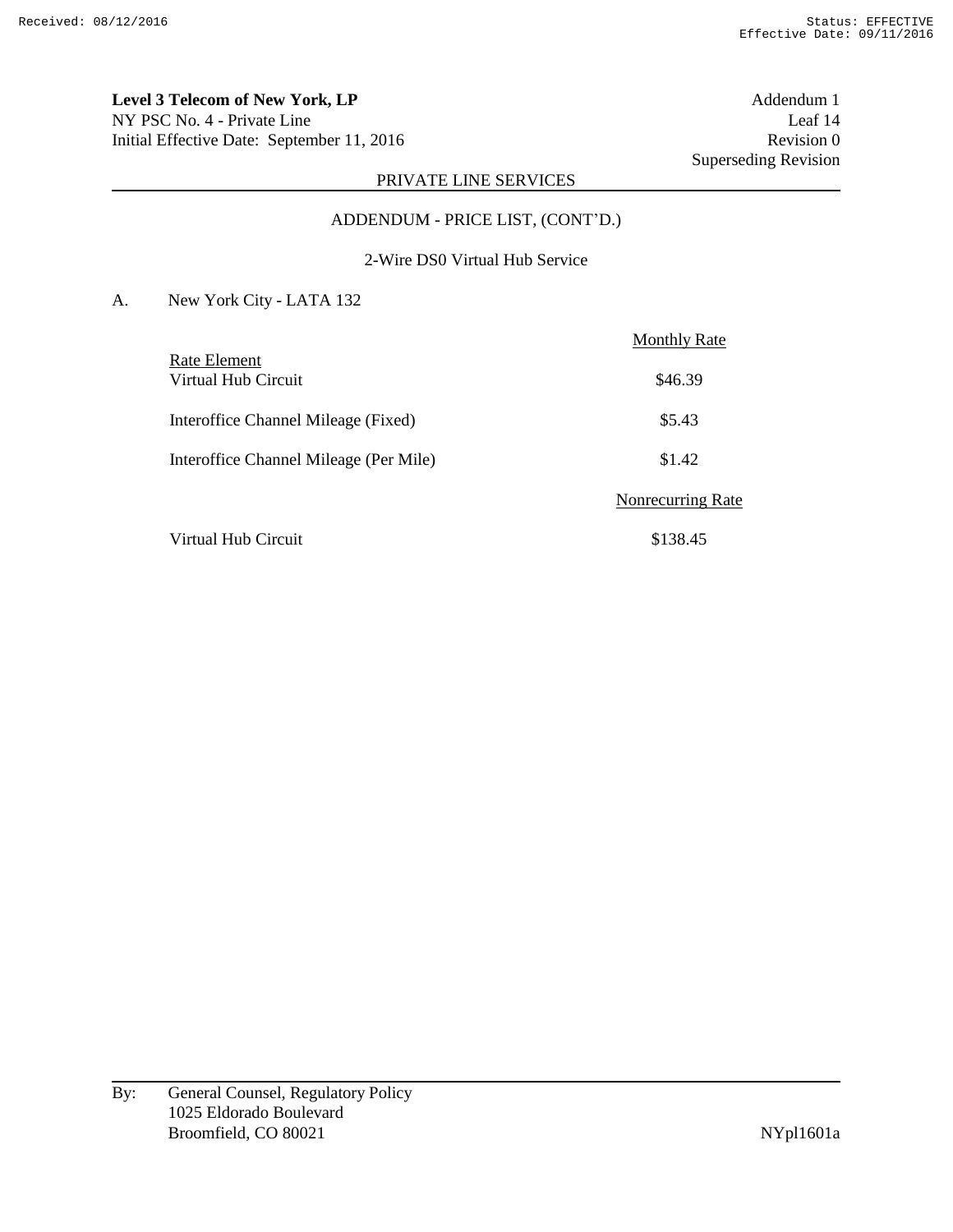**Level 3 Telecom of New York, LP** Addendum 1 NY PSC No. 4 - Private Line Leaf 15 Initial Effective Date: September 11, 2016 Revision 0

Superseding Revision

## PRIVATE LINE SERVICES

#### ADDENDUM - PRICE LIST, (CONT'D.)

## Digital Data Service (DDS) at 2.4, 4.8, 9.6, 19.2 or 56 Kbps Virtual Hub Service

#### A. Albany - LATA 134

|                                        | <b>Monthly Rate</b>      |
|----------------------------------------|--------------------------|
| Rate Element<br>Virtual Hub Circuit    | \$91.84                  |
| Interoffice Channel Mileage (Fixed)    | \$5.43                   |
| Interoffice Channel Mileage (Per Mile) | \$1.42                   |
|                                        | <b>Nonrecurring Rate</b> |
| Virtual Hub Circuit                    | \$130.50                 |

By: General Counsel, Regulatory Policy 1025 Eldorado Boulevard Broomfield, CO 80021 NYpl1601a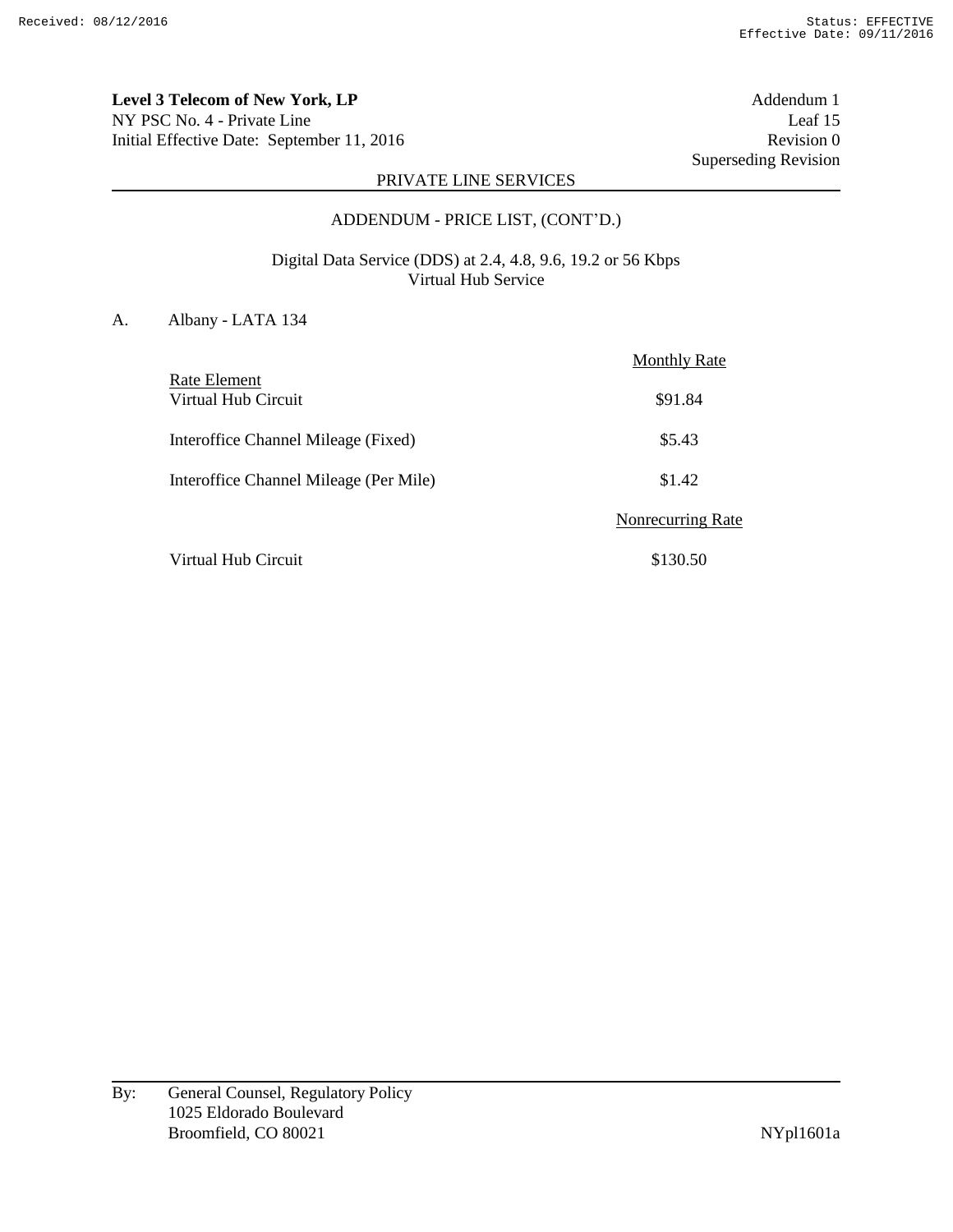**Level 3 Telecom of New York, LP** Addendum 1 NY PSC No. 4 - Private Line Leaf 16 Initial Effective Date: September 11, 2016 Revision 0

Superseding Revision

## PRIVATE LINE SERVICES

### ADDENDUM - PRICE LIST, (CONT'D.)

#### DS1 Virtual Hub Service

|    |                                        | <b>Monthly Rate</b>      |
|----|----------------------------------------|--------------------------|
|    | Rate Element<br>Virtual Hub Circuit    | \$313.29                 |
|    | Interoffice Channel Mileage (Fixed)    | \$97.75                  |
|    | Interoffice Channel Mileage (Per Mile) | \$25.50                  |
|    |                                        | <b>Nonrecurring Rate</b> |
|    | Virtual Hub Circuit                    | \$122.40                 |
| В. | Rochester - LATA 974                   |                          |
|    |                                        | <b>Monthly Rate</b>      |
|    | Rate Element<br>Virtual Hub Circuit    | \$294.94                 |
|    | Interoffice Channel Mileage (Fixed)    | \$91.40                  |
|    | Interoffice Channel Mileage (Per Mile) | \$0.00                   |
|    |                                        | <b>Nonrecurring Rate</b> |
|    | Virtual Hub Circuit                    | \$544.00                 |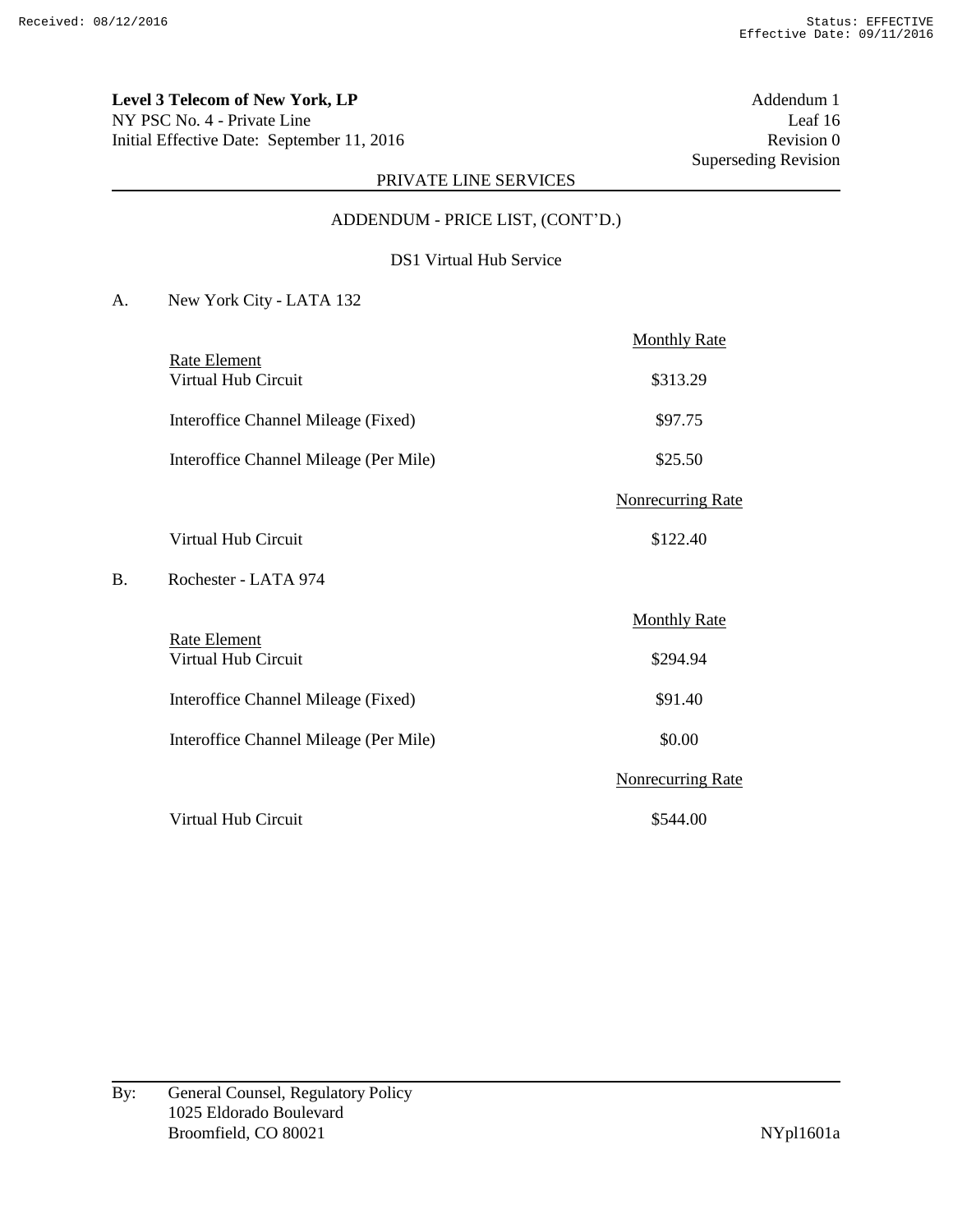**Level 3 Telecom of New York, LP** Addendum 1 NY PSC No. 4 - Private Line Leaf 17 Initial Effective Date: September 11, 2016 Revision 0

Superseding Revision

# PRIVATE LINE SERVICES

### ADDENDUM - PRICE LIST, (CONT'D.)

#### DS1 Virtual Hub Service

# C. Albany - LATA 134

|                                        | <b>Monthly Rate</b> |
|----------------------------------------|---------------------|
| Rate Element<br>Virtual Hub Circuit    | \$313.29            |
| Interoffice Channel Mileage (Fixed)    | \$97.75             |
| Interoffice Channel Mileage (Per Mile) | \$25.50             |
|                                        | Nonrecurring Rate   |
| Virtual Hub Circuit                    | \$122.40            |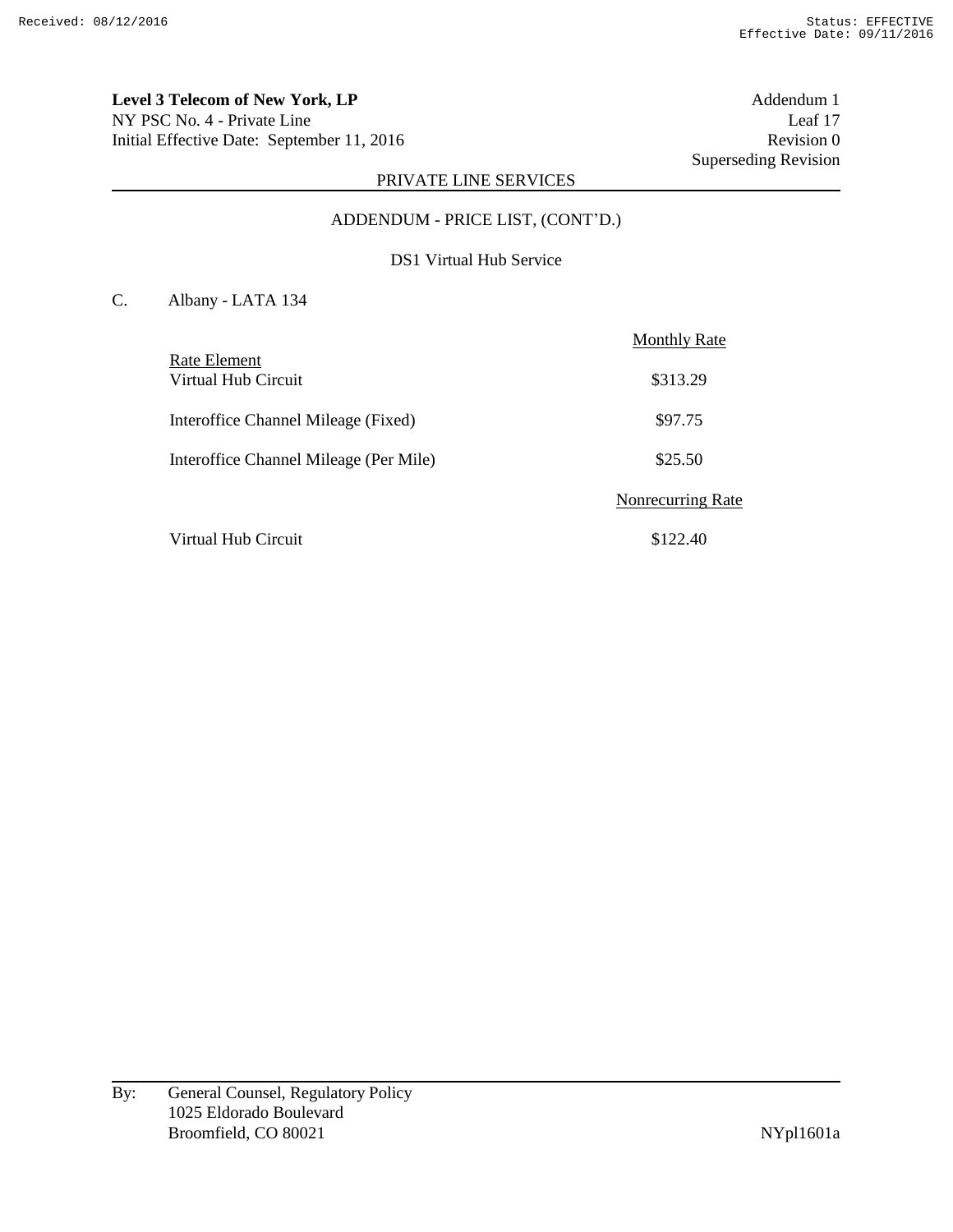**Level 3 Telecom of New York, LP** Addendum 1 NY PSC No. 4 - Private Line Leaf 18 Initial Effective Date: September 11, 2016 Revision 0

Superseding Revision

## PRIVATE LINE SERVICES

#### ADDENDUM - PRICE LIST, (CONT'D.)

### Order Cancellation Charge

| <b>Order Cancellation Charge</b> | \$100.00 per circuit or 25% of the monthly recurring |
|----------------------------------|------------------------------------------------------|
|                                  | rate for the cancelled circuit, whichever is higher  |

## Expedited Due Date Service

| Per DS-1 Order Cancellation Charge | \$250.00   |
|------------------------------------|------------|
| Per DS-3                           | \$500.00   |
| Per LAN System                     | \$1,000.00 |

## Modification of Service Order

| <b>Order Modification Charge</b> |  | \$100.00 |
|----------------------------------|--|----------|
|----------------------------------|--|----------|

Critical Facilities Administration Service

|                       | Enhanced Design Layout Record (Circuit Layout Record) |
|-----------------------|-------------------------------------------------------|
| Per Circuit           | \$50.00                                               |
| <b>Hourly Charges</b> |                                                       |
| Per Hour              | \$47.00                                               |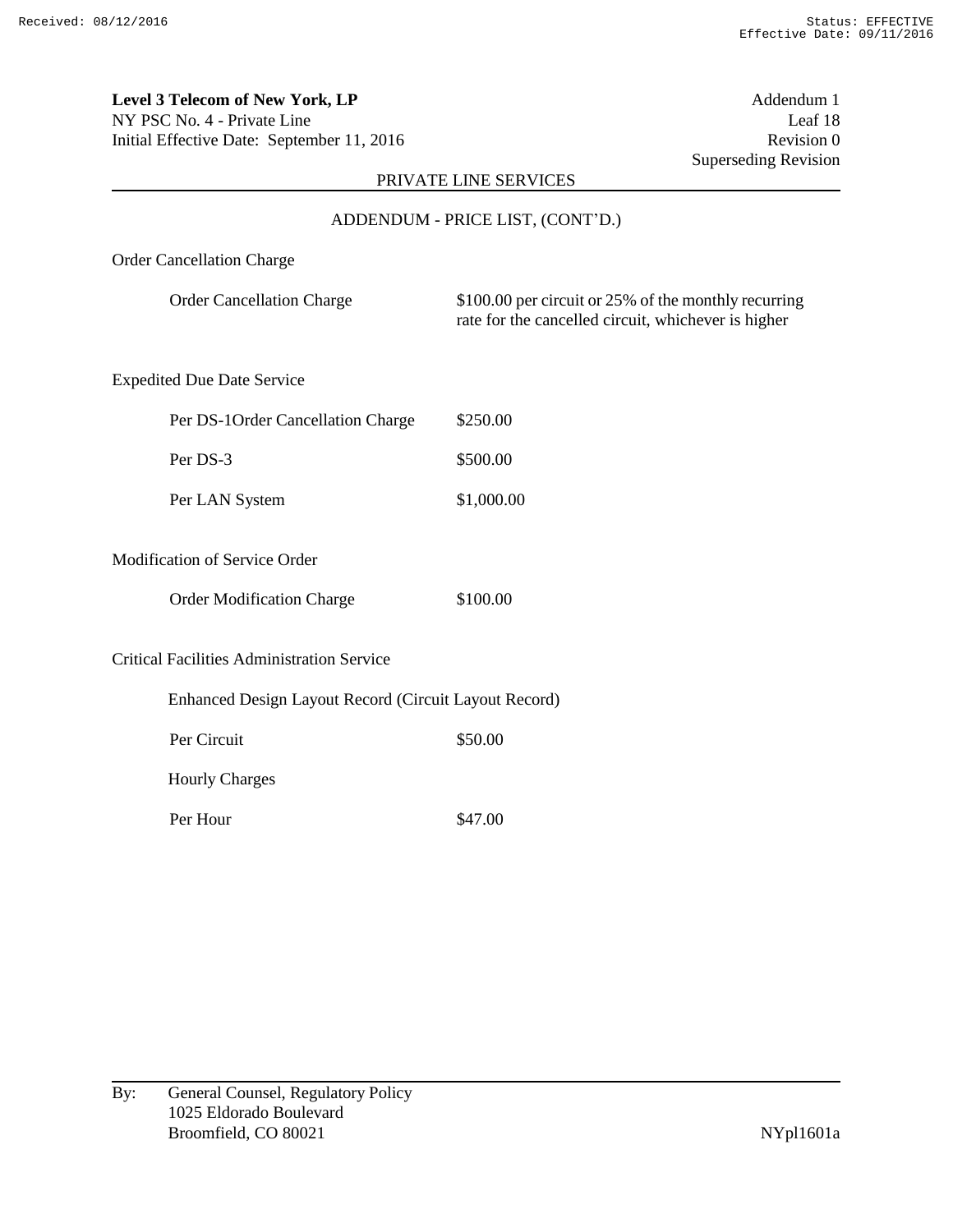**Level 3 Telecom of New York, LP** Addendum 1 NY PSC No. 4 - Private Line Leaf 19 Initial Effective Date: September 11, 2016 Revision 0

Superseding Revision

## PRIVATE LINE SERVICES

#### ADDENDUM - PRICE LIST, (CONT'D.)

#### VPN Service Rates and Charges

## A. T-1 VPN Service

#### 1. T-1 VPN Access

|          |              | T-1 VPN Access |                                 |            |            |
|----------|--------------|----------------|---------------------------------|------------|------------|
|          | Nonrecurring |                | <b>Monthly Recurring Charge</b> |            |            |
| Per Mbps | Charge       | Year           | 2 Years                         | 3 Years    | 5 Years    |
| 1.5      | $$500.00*$   | \$587.00*      | $$528.00*$                      | $$499.00*$ | $$470.00*$ |

## 2. T-1 VPN Transport (On-Net)

|                      | Nonrecurring | On-Net T-1 VPN Transport Monthly Recurring Charges |            |            |            |
|----------------------|--------------|----------------------------------------------------|------------|------------|------------|
| Circuit              | Charge       | 1 Year                                             | 2 Years    | 3 Years    | 5 Years    |
| $T1-1.5M$            | \$0.00       | \$85.00                                            | $$77.00*$  | $$72.00*$  | $$68.00*$  |
| $2 \times T1 - 3M$   | \$0.00       | \$170.00                                           | \$154.00*  | $$144.00*$ | $$136.00*$ |
| $3 \times T1 - 4.5M$ | \$0.00       | \$255.00                                           | $$231.00*$ | $$216.00*$ | \$204.00*  |
| $4 \times T1 - 6M$   | \$0.00       | \$340.00                                           | \$308.00*  | \$288.00*  | $$272.00*$ |

**\***Rate Changes only impact new contracts as of the effective date below. Reduces all nonrecurring charges except change charge, which is increased with this revision.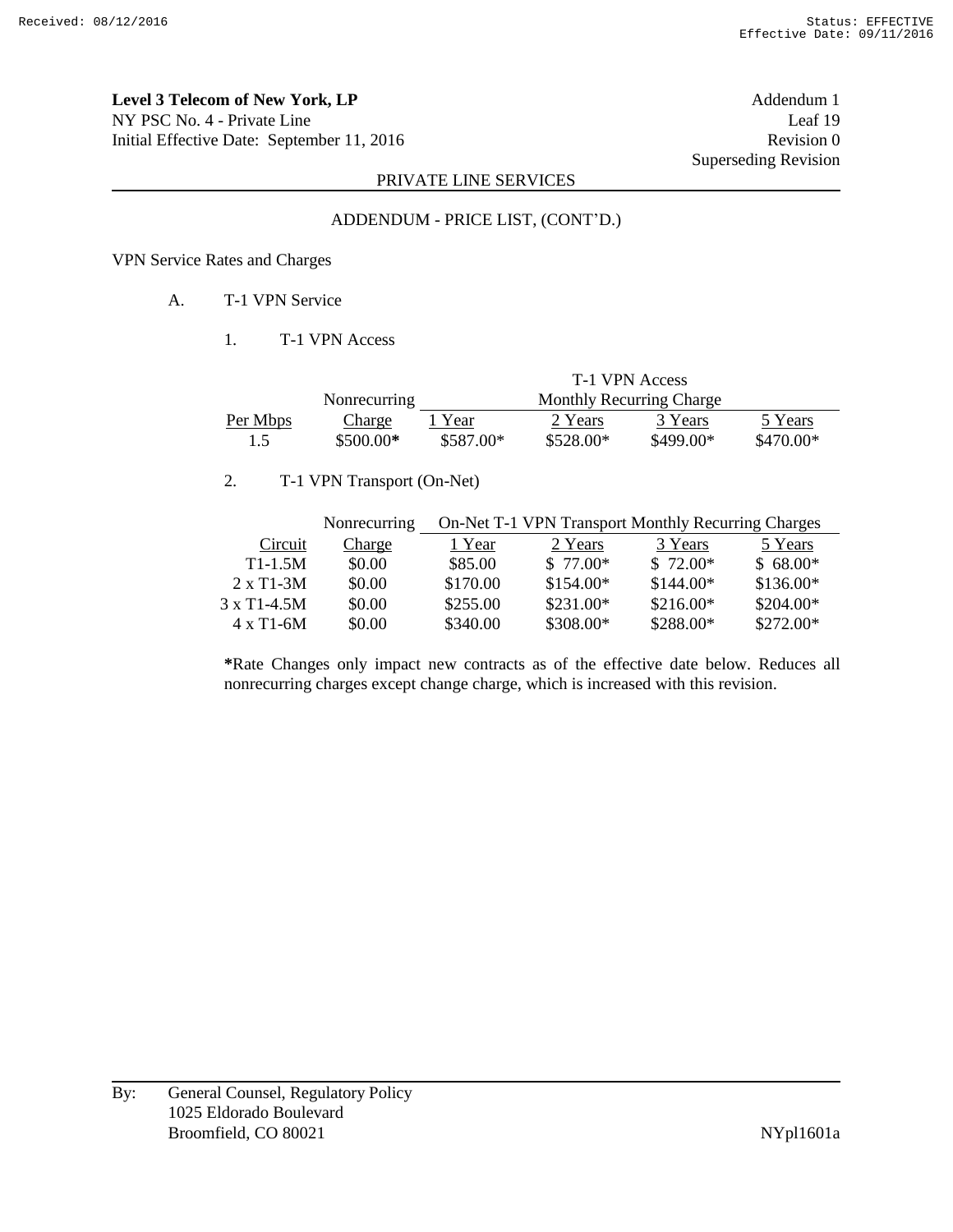**Level 3 Telecom of New York, LP** Addendum 1 NY PSC No. 4 - Private Line Leaf 20 Initial Effective Date: September 11, 2016 Revision 0

Superseding Revision

## PRIVATE LINE SERVICES

# ADDENDUM - PRICE LIST, (CONT'D.)

VPN Service Rates and Charges, (Cont'd.)

#### B. DS-3 VPN Service

#### 2. DS-3 VPN Access

|             | Nonrecurring | DS-3 VPN Access<br><b>Monthly Recurring Charge</b> |            |            |            |
|-------------|--------------|----------------------------------------------------|------------|------------|------------|
|             |              | 1 Year                                             |            |            |            |
| <b>Mbps</b> | Charge       |                                                    | 2 Years    | 3 Years    | 5 Years    |
| 3           | \$750.00     | \$890.00                                           | \$801.00   | \$757.00   | \$712.00   |
| 6           | \$750.00     | \$1,045.00                                         | \$941.00   | \$888.00   | \$836.00   |
| 9           | \$750.00     | \$1,195.00                                         | \$1,076.00 | \$1,016.00 | \$956.00   |
| 12          | \$750.00     | \$1,385.00                                         | \$1,247.00 | \$1,177.00 | \$1,108.00 |
| 15          | \$750.00     | \$1,590.00                                         | \$1,431.00 | \$1,352.00 | \$1,272.00 |
| 18          | \$750.00     | \$1,800.00                                         | \$1,620.00 | \$1,530.00 | \$1,440.00 |
| 21          | \$750.00     | \$2,005.00                                         | \$1,805.00 | \$1,704.00 | \$1,604.00 |
| 24          | \$750.00     | \$2,210.00                                         | \$1,989.00 | \$1,879.00 | \$1,768.00 |
| 27          | \$750.00     | \$2,420.00                                         | \$2,178.00 | \$2,057.00 | \$1,936.00 |
| 30          | \$750.00     | \$2,625.00                                         | \$2,363.00 | \$2,231.00 | \$2,100.00 |
| 33          | \$750.00     | \$2,830.00                                         | \$2,547.00 | \$2,406.00 | \$2,264.00 |
| 36          | \$750.00     | \$3,040.00                                         | \$2,736.00 | \$2,584.00 | \$2,432.00 |
| 39          | \$750.00     | \$3,245.00                                         | \$2,921.00 | \$2,758.00 | \$2,596.00 |
| 42          | \$750.00     | \$3,450.00                                         | \$3,105.00 | \$2,933.00 | \$2,760.00 |
| 45          | \$750.00     | \$3,659.00                                         | \$3,293.00 | \$3,110.00 | \$2,927.00 |

#### 2. DS-3 VPN Transport (On-Net)

|         |              | On-Net DS-3 VPN Transport |                                 |          |          |
|---------|--------------|---------------------------|---------------------------------|----------|----------|
|         | Nonrecurring |                           | <b>Monthly Recurring Charge</b> |          |          |
| Circuit | Charge       | 1 Year                    | 2 Years                         | 3 Years  | 5 Years  |
| $DS-3$  | \$0.00       | \$325.00                  | \$293.00                        | \$276.00 | \$260.00 |

**\***Rate Changes only impact new contracts as of the effective date above.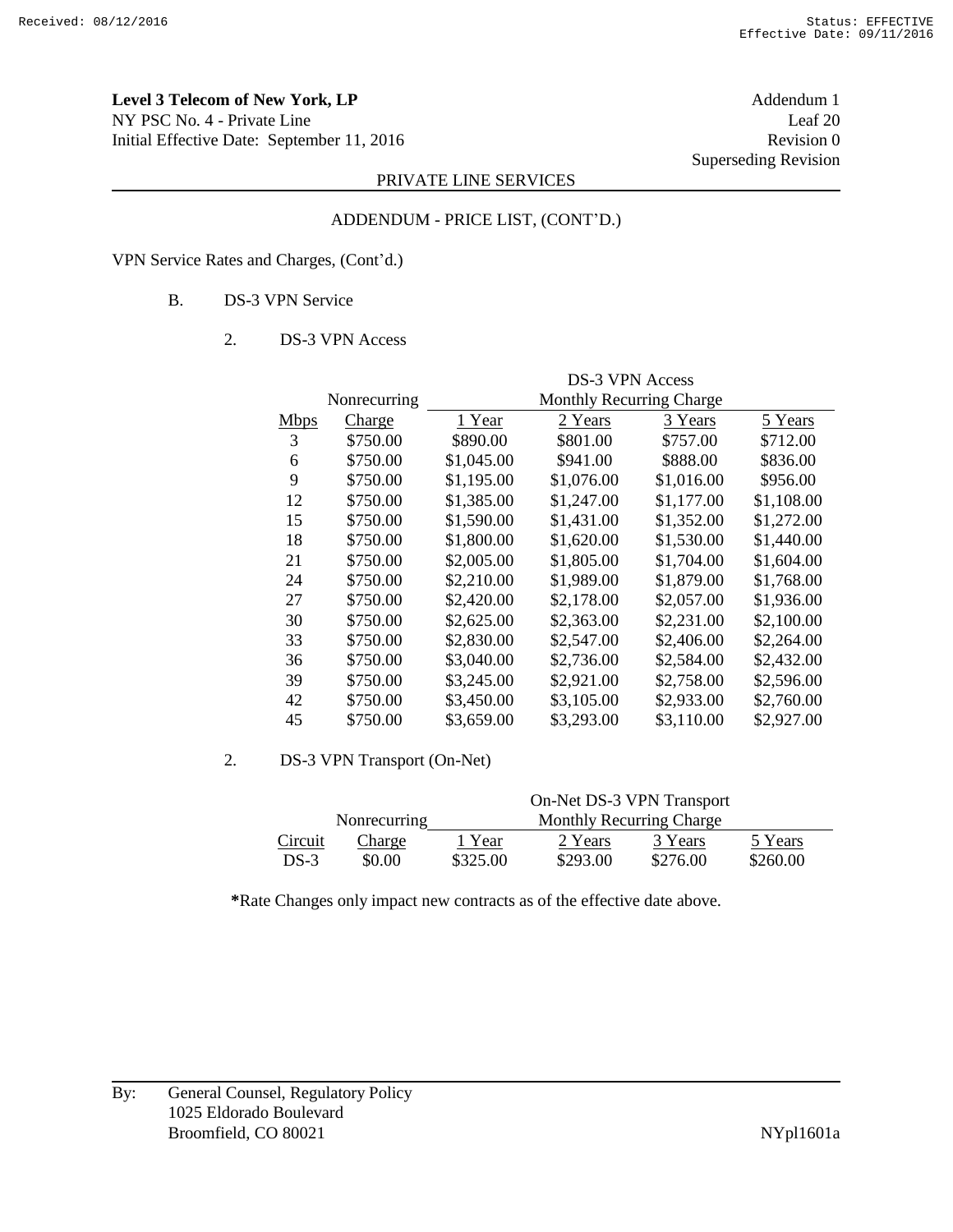**Level 3 Telecom of New York, LP** Addendum 1 NY PSC No. 4 - Private Line Leaf 21 Initial Effective Date: September 11, 2016 Revision 0

Superseding Revision

## PRIVATE LINE SERVICES

### ADDENDUM - PRICE LIST, (CONT'D.)

VPN Service Rates and Charges, (Cont'd.)

## C. OC-3 VPN Service

#### 1. OC-3 VPN Access

|             |              | <b>OC-3 VPN Access</b>   |            |            |            |
|-------------|--------------|--------------------------|------------|------------|------------|
|             | Nonrecurring | Monthly Recurring Charge |            |            |            |
| <b>Mbps</b> | Charge       | 1 Year                   | 2 Years    | 3 Years    | 5 Years    |
| 35          | \$1,500.00   | \$2,970.00               | \$2,673.00 | \$2,525.00 | \$2,376.00 |
| 45          | \$1,500.00   | \$3,659.00               | \$3,293.00 | \$3,110.00 | \$2,927.00 |
| 55          | \$1,500.00   | \$4,095.00               | \$3,686.00 | \$3,481.00 | \$3,276.00 |
| 65          | \$1,500.00   | \$4,530.00               | \$4,077.00 | \$3,851.00 | \$3,624.00 |
| 75          | \$1,500.00   | \$4,970.00               | \$4,473.00 | \$4,225.00 | \$3,976.00 |
| 85          | \$1,500.00   | \$5,405.00               | \$4,865.00 | \$4,594.00 | \$4,324.00 |
| 95          | \$1,500.00   | \$5,840.00               | \$5,256.00 | \$4,964.00 | \$4,672.00 |
| 105         | \$1,500.00   | \$6,270.00               | \$5,643.00 | \$5,330.00 | \$5,016.00 |
| 115         | \$1,500.00   | \$6,695.00               | \$6,026.00 | \$5,691.00 | \$5,356.00 |
| 125         | \$1,500.00   | \$7,120.00               | \$6,408.00 | \$6,052.00 | \$5,696.00 |
| 135         | \$1,500.00   | \$7,545.00               | \$6,791.00 | \$6,413.00 | \$6,036.00 |
| 145         | \$1,500.00   | \$7,965.00               | \$7,169.00 | \$6,770.00 | \$6,372.00 |
| 155         | \$1,500.00   | \$8,385.00               | \$7,547.00 | \$7,127.00 | \$6,708.00 |

#### 2. OC-3 VPN Transport (On-Net)

|         |               | On-Net OC-3 Transport |          |                                 |          |
|---------|---------------|-----------------------|----------|---------------------------------|----------|
|         | Nonrecurring  |                       |          | <b>Monthly Recurring Charge</b> |          |
| Circuit | <b>Charge</b> | 1 Year                | 2 Years  | 3 Years                         | 5 Years  |
| $OC-3$  | \$0.00        | \$915.00              | \$824.00 | \$778.00                        | \$732.00 |

**\***Rate Changes only impact new contracts as of the effective date above.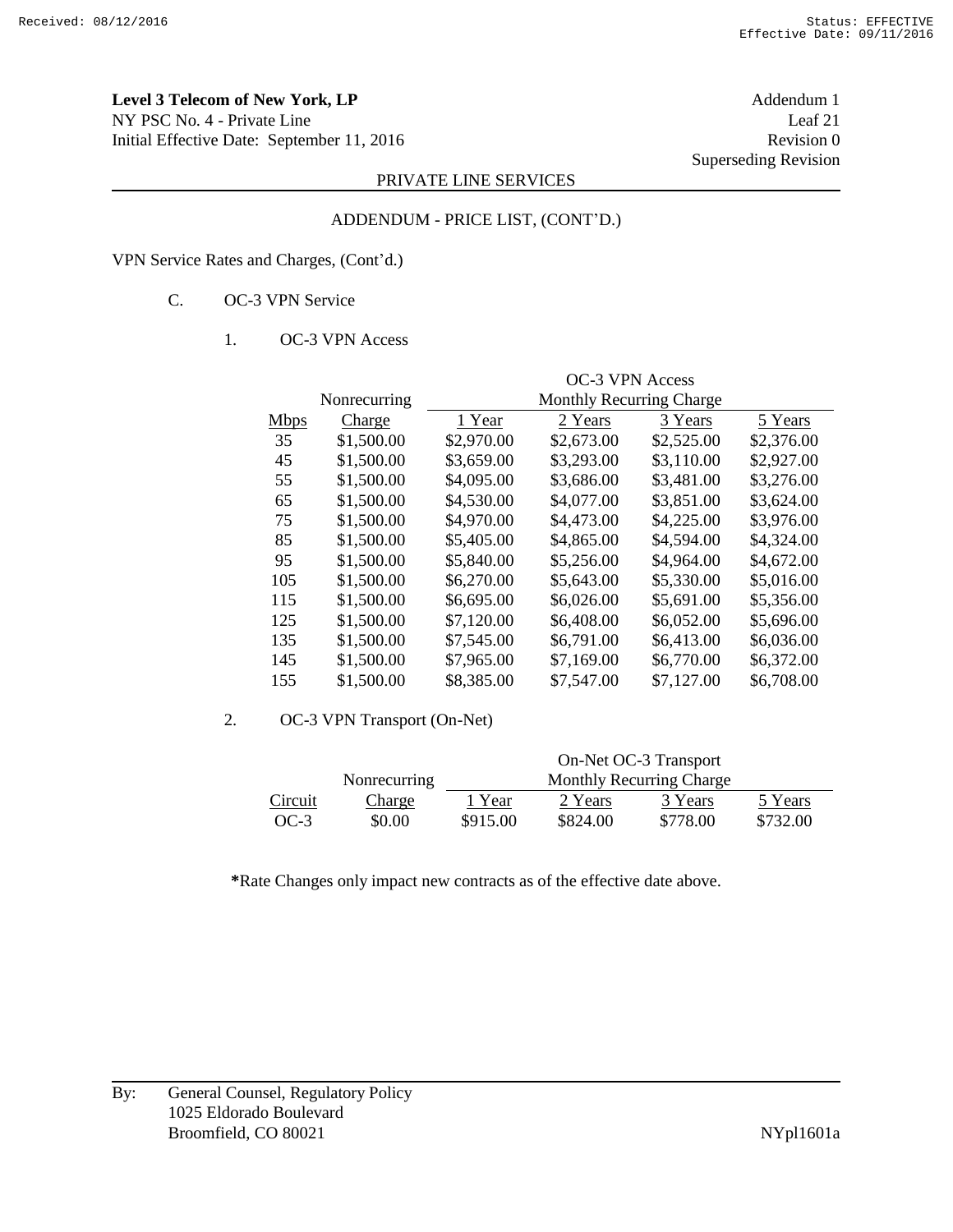**Level 3 Telecom of New York, LP** Addendum 1 NY PSC No. 4 - Private Line Leaf 22 Initial Effective Date: September 11, 2016 Revision 0

Superseding Revision

## PRIVATE LINE SERVICES

#### ADDENDUM - PRICE LIST, (CONT'D.)

VPN Service Rates and Charges, (Cont'd.)

## D. VPN Ethernet

#### 1. VPN Ethernet Access

|                |              | <b>VPN Ethernet Access</b>      |             |             |            |
|----------------|--------------|---------------------------------|-------------|-------------|------------|
|                | Nonrecurring | <b>Monthly Recurring Charge</b> |             |             |            |
| <b>Mbps</b>    | Charge       | 1 Year                          | 2 Years     | 3 Years     | 5 Years    |
| 2              | \$750.00     | \$625.00                        | \$563.00    | \$531.00    | \$500.00   |
| $\overline{4}$ | \$750.00     | \$940.00                        | \$846.00    | \$799.00    | \$752.00   |
| 6              | \$750.00     | \$1,045.00                      | \$941.00    | \$888.00    | \$836.00   |
| 8              | \$750.00     | \$1,145.00                      | \$1,031.00  | \$973.00    | \$916.00   |
| 10             | \$750.00     | \$1,247.00                      | \$1,122.00  | \$1,060.00  | \$998.00   |
| 15             | \$750.00     | \$1,590.00                      | \$1,431.00  | \$1,352.00  | \$1,272.00 |
| 20             | \$750.00     | \$1,935.00                      | \$1,742.00  | \$1,645.00  | \$1,548.00 |
| 25             | \$750.00     | \$2,280.00                      | \$2,052.00  | \$1,938.00  | \$1,824.00 |
| 30             | \$750.00     | \$2,625.00                      | \$2,363.00  | \$2,231.00  | \$2,100.00 |
| 35             | \$750.00     | \$2,970.00                      | \$2,673.00  | \$2,525.00  | \$2,376.00 |
| 40             | \$750.00     | \$3,315.00                      | \$2,984.00  | \$2,818.00  | \$2,652.00 |
| 45             | \$750.00     | \$3,659.00                      | \$3,293.00  | \$3,110.00  | \$2,927.00 |
| 50             | \$750.00     | \$3,875.00                      | \$3,488.00  | \$3,294.00  | \$3,100.00 |
| 55             | \$750.00     | \$4,095.00                      | \$3,686.00  | \$3,481.00  | \$3,276.00 |
| 60             | \$750.00     | \$4,315.00                      | \$3,884.00  | \$3,668.00  | \$3,452.00 |
| 65             | \$750.00     | \$4,530.00                      | \$4,077.00  | \$3,851.00  | \$3,624.00 |
| 70             | \$750.00     | \$4,750.00                      | \$4,275.00  | \$4,038.00  | \$3,800.00 |
| 75             | \$750.00     | \$4,970.00                      | \$4,473.00  | \$4,225.00  | \$3,976.00 |
| 80             | \$750.00     | \$5,185.00                      | \$4,667.00  | \$4,407.00  | \$4,148.00 |
| 85             | \$750.00     | \$5,405.00                      | \$4,865.00  | \$4,594.00  | \$4,324.00 |
| 90             | \$750.00     | \$5,620.00                      | \$5,058.00  | \$4,777.00  | \$4,496.00 |
| 95             | \$750.00     | \$5,840.00                      | \$5,256.00  | \$4,964.00  | \$4,672.00 |
| 100            | \$750.00     | \$6,058.00                      | \$5,452.00  | \$5,149.00  | \$4,846.00 |
| 125            | \$2,000.00   | \$7,120.00                      | \$6,408.00  | \$6,052.00  | \$5,696.00 |
| 150            | \$2,000.00   | \$8,179.00                      | \$7,361.00  | \$6,952.00  | \$6,543.00 |
| 175            | \$2,000.00   | \$9,215.00                      | \$8,294.00  | \$7,833.00  | \$7,372.00 |
| 200            | \$2,000.00   | \$10,250.00                     | \$9,225.00  | \$8,713.00  | \$8,200.00 |
| 225            | \$2,000.00   | \$11,280.00                     | \$10,152.00 | \$9,588.00  | \$9,024.00 |
| 250            | \$2,000.00   | \$12,315.00                     | \$11,084.00 | \$10,468.00 | \$9,852.00 |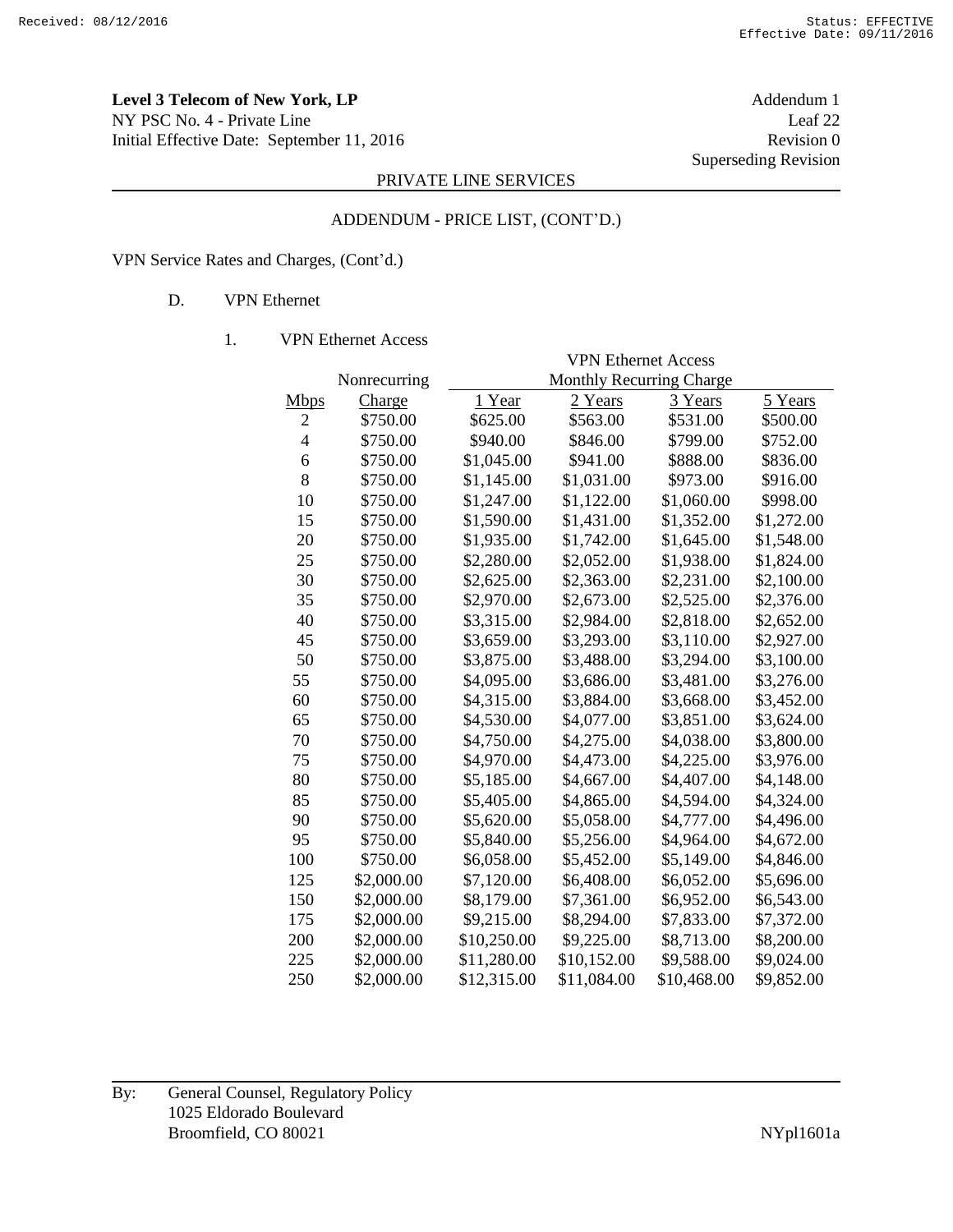**Level 3 Telecom of New York, LP** Addendum 1 NY PSC No. 4 - Private Line Leaf 23 Initial Effective Date: September 11, 2016 Revision 0

Superseding Revision

## PRIVATE LINE SERVICES

#### ADDENDUM - PRICE LIST, (CONT'D.)

VPN Service Rates and Charges, (Cont'd.)

- D. VPN Ethernet, (Cont'd.)
	- 1. VPN Ethernet Access, (Cont'd.)

|             |              | <b>VPN Ethernet Access</b>      |             |             |             |
|-------------|--------------|---------------------------------|-------------|-------------|-------------|
|             | Nonrecurring | <b>Monthly Recurring Charge</b> |             |             |             |
| <b>Mbps</b> | Charge       | 1 Year                          | 2 Years     | 3 Years     | 5 Years     |
| 300         | \$2,000.00   | \$14,385.00                     | \$12,947.00 | \$12,227.00 | \$11,508.00 |
| 350         | \$2,000.00   | \$16,455.00                     | \$14,810.00 | \$13,987.00 | \$13,164.00 |
| 400         | \$2,000.00   | \$18,525.00                     | \$16,673.00 | \$15,746.00 | \$14,820.00 |
| 450         | \$2,000.00   | \$20,590.00                     | \$18,531.00 | \$17,502.00 | \$16,472.00 |
| 500         | \$2,000.00   | \$22,660.00                     | \$20,394.00 | \$19,261.00 | \$18,128.00 |
| 550         | \$2,000.00   | \$24,030.00                     | \$21,627.00 | \$20,426.00 | \$19,224.00 |
| 600         | \$2,000.00   | \$25,400.00                     | \$22,860.00 | \$21,590.00 | \$20,320.00 |
| 650         | \$2,000.00   | \$26,770.00                     | \$24,093.00 | \$22,755.00 | \$21,416.00 |
| 700         | \$2,000.00   | \$28,135.00                     | \$25,322.00 | \$23,915.00 | \$22,508.00 |
| 750         | \$2,000.00   | \$29,505.00                     | \$26,555.00 | \$25,079.00 | \$23,604.00 |
| 800         | \$2,000.00   | \$30,875.00                     | \$27,788.00 | \$26,244.00 | \$24,700.00 |
| 850         | \$2,000.00   | \$32,245.00                     | \$29,021.00 | \$27,408.00 | \$25,796.00 |
| 900         | \$2,000.00   | \$33,615.00                     | \$30,254.00 | \$28,573.00 | \$26,892.00 |
| 950         | \$2,000.00   | \$34,985.00                     | \$31,487.00 | \$29,737.00 | \$27,988.00 |
| 1,000       | \$2,000.00   | \$36,353.00                     | \$32,718.00 | \$30,900.00 | \$29,082.00 |

#### 2. VPN Ethernet Port

|             |              | <b>VPN</b> Ethernet Port |          |          |          |
|-------------|--------------|--------------------------|----------|----------|----------|
| <u>Port</u> | Nonrecurring | Monthly Recurring Charge |          |          |          |
| <b>Mbps</b> | Charge       | 1 Year                   | 2 Years  | 3 Years  | 5 Years  |
| 10          | \$0.00       | \$325.00                 | \$293.00 | \$276.00 | \$260.00 |
| 100         | \$0.00       | \$325.00                 | \$293.00 | \$276.00 | \$260.00 |
| 1000        | \$0.00       | \$700.00                 | \$630.00 | \$595.00 | \$560.00 |